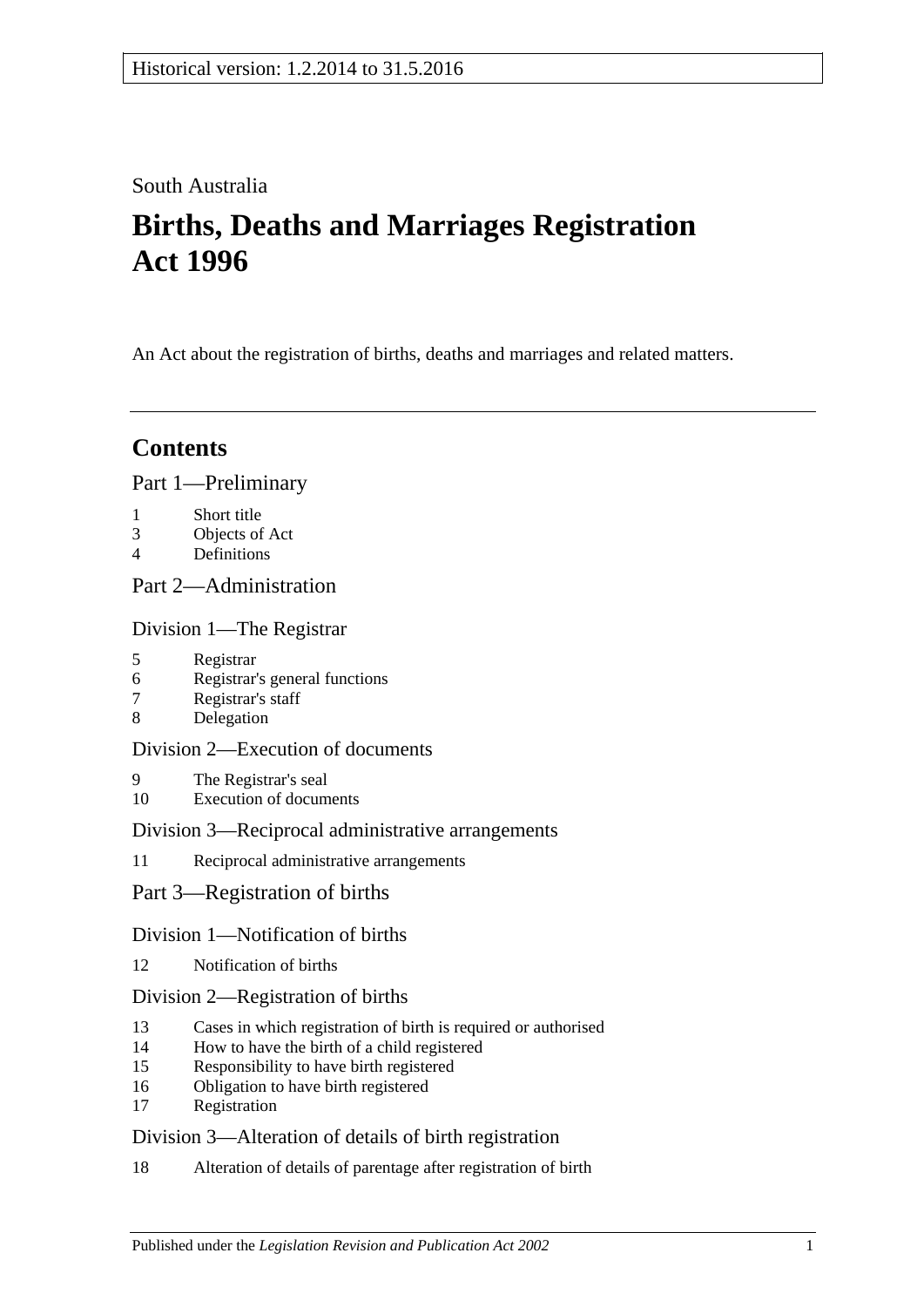#### [Division 4—Court orders relating to registration of birth](#page-8-3)

- 19 [Application to Court](#page-8-4)
- 20 [Power to direct registration of birth etc](#page-9-0)

#### [Division 5—Child's name](#page-9-1)

- 21 [Name of child](#page-9-2)
- 22 [Dispute about child's name](#page-9-3)

#### [Division 6—Surrogacy orders](#page-9-4)

22A [Surrogacy orders](#page-9-5)

#### [Part 4—Change of name](#page-10-0)

- 23 [Change of name by registration](#page-10-1)
- 24 [Application to register change of adult's name](#page-10-2)
- 25 [Application to register change of child's name](#page-10-3)
- 26 [Child's consent to change of name](#page-11-0)
- 27 [Registration of change of name](#page-11-1)
- 28 [Entries to be made in the Register](#page-11-2)
- 29 [Change of name may still be established by repute or usage](#page-12-0)
- 29A [Saving provision—surrogacy arrangements](#page-12-1)

#### [Part 5—Registration of marriages](#page-12-2)

- 30 [Cases in which registration of marriage is required](#page-12-3)
- 31 [How to have marriage registered](#page-12-4)
- 32 [Registration of marriage](#page-12-5)

#### [Part 6—Registration of deaths](#page-12-6)

#### [Division 1—Cases where registration of death is required or authorised](#page-12-7)

33 [Deaths to be registered under this Act](#page-12-8)

#### [Division 2—Court orders relating to registration of death](#page-13-0)

- 34 [Application to Court](#page-13-1)
- 35 [Power to direct registration of death etc](#page-13-2)

#### [Division 3—Notification of deaths](#page-13-3)

- 36 [Notification of deaths by doctors](#page-13-4)
- 37 [Notification by coroner](#page-14-0)
- 38 [Notification by funeral director etc](#page-14-1)

#### [Division 4—Registration of death](#page-15-0)

- 39 [Registration](#page-15-1)
- [Part 7—The Register](#page-15-2)

#### [Division 1—Keeping the Register](#page-15-3)

40 [The Register](#page-15-4)

#### [Division 2—Registrar's powers of inquiry](#page-15-5)

41 [Registrar's powers of inquiry](#page-15-6)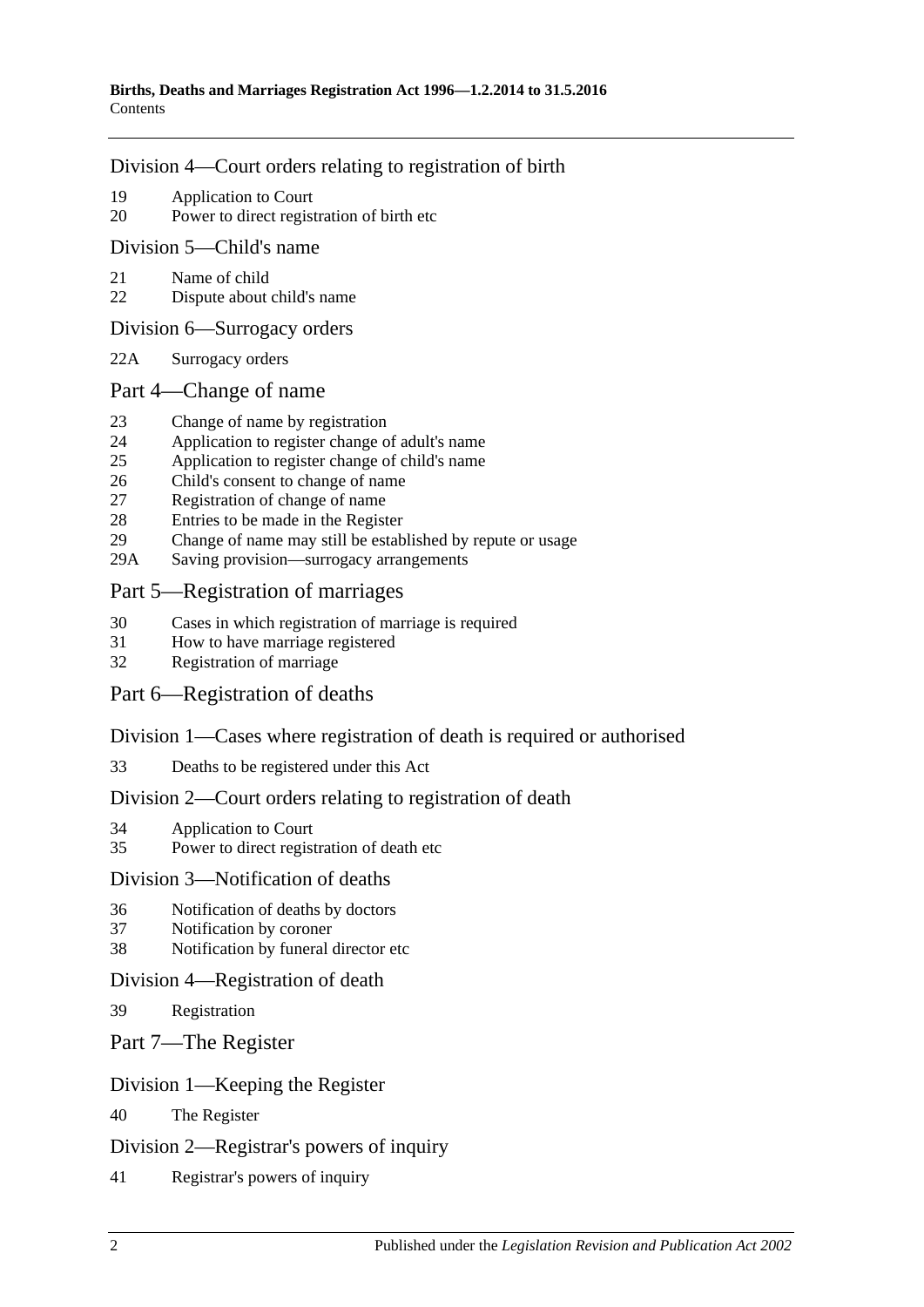#### [Division 3—Correction of Register](#page-16-0)

#### 42 [Registrar's power to correct Register](#page-16-1)

#### [Division 4—Access to, and certification of, Register entries](#page-16-2)

- 43 [Access to Register](#page-16-3)
- 44 [Search of Register](#page-16-4)
- 45 [Protection of privacy](#page-17-0)
- 46 [Issue of certificate](#page-17-1)
- 47 [Access policies](#page-17-2)
- 48 [Fees](#page-17-3)
- 49 [Power to remit fees](#page-17-4)
- 49A [Saving provision—surrogacy arrangements](#page-18-0)

#### [Part 8—General power of review](#page-18-1)

50 [Review](#page-18-2)

#### [Part 9—Miscellaneous](#page-18-3)

- 51 [False representation](#page-18-4)
- 52 [Unauthorised access to or interference with Register](#page-18-5)
- 53 [Falsification of certificate etc](#page-18-6)
- 55 [Regulations](#page-19-0)

#### [Schedule 1—Transitional](#page-19-1)

- 1 [Interpretation](#page-19-2)
- 3 [The Register](#page-19-3)
- 4 [The Registrar and Deputy Registrars](#page-19-4)

[Legislative history](#page-20-0)

## <span id="page-2-0"></span>**The Parliament of South Australia enacts as follows:**

## **Part 1—Preliminary**

#### <span id="page-2-1"></span>**1—Short title**

This Act may be cited as the *Births, Deaths and Marriages Registration Act 1996*.

#### <span id="page-2-2"></span>**3—Objects of Act**

The objects of this Act are to provide for—

- (a) the registration of births, deaths and marriages in South Australia; and
- (b) the registration of changes of name; and
- (c) the keeping of registers for recording and preserving information about births, deaths, marriages and changes of name in perpetuity; and
- (d) access to the information in the registers in appropriate cases by government or private agencies and members of the public, from within and outside the State; and
- (e) the issue of certified information from the registers; and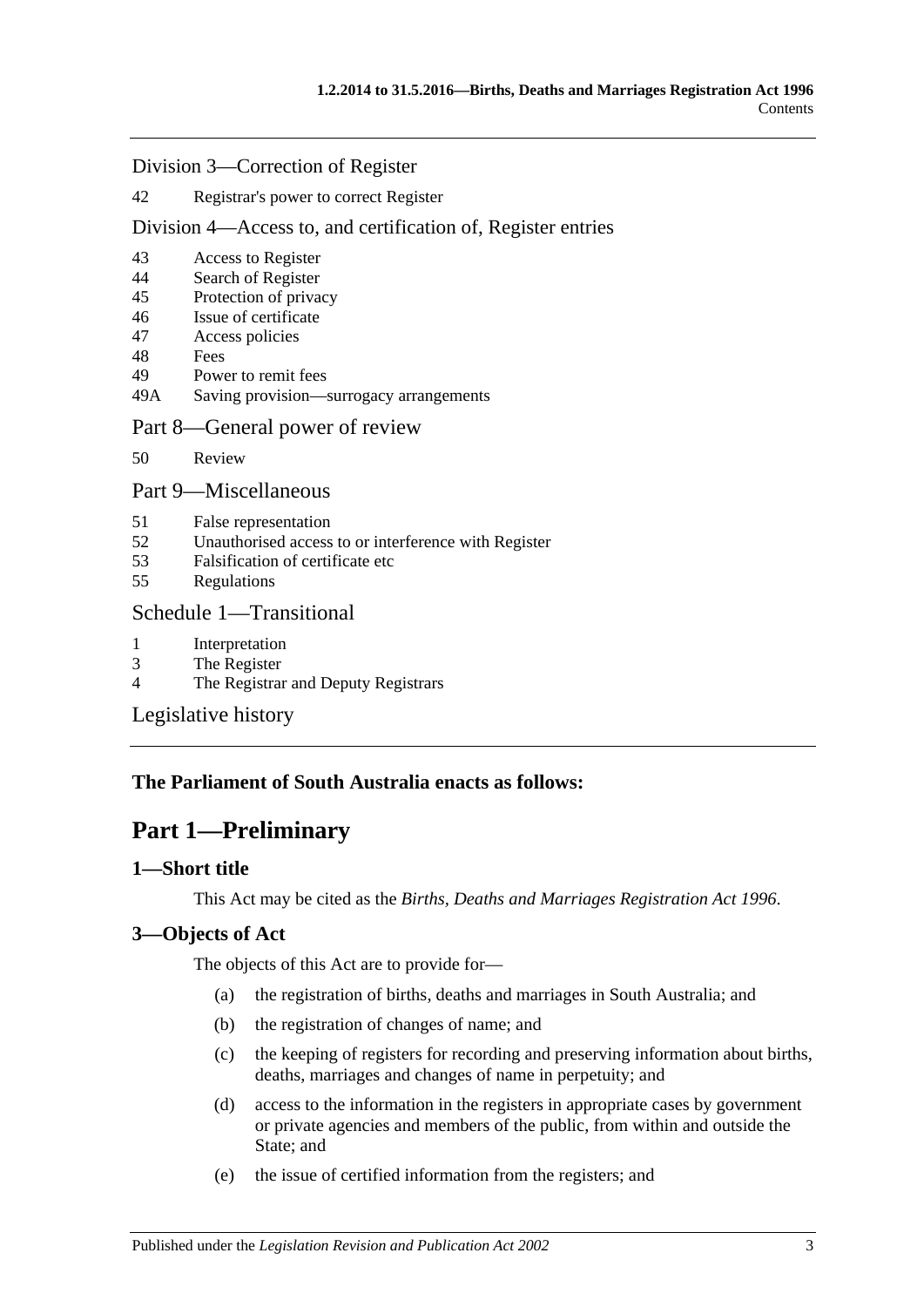(f) the collection and dissemination of statistical information.

#### <span id="page-3-0"></span>**4—Definitions**

In this Act—

*adult* means a person who is 18 or above or, although under 18, is or has been married;

*authorised celebrant* means an authorised celebrant under the *Marriage Act 1961* (Cwth);

**birth** means the expulsion or extraction of a child from its mother;

*change* of name includes an addition, omission or substitution;

*child* includes a still-born child;

*corresponding law* means a law of another State that provides for the registration of births, deaths and marriages;

*Court* means the Magistrates Court;

*cremated remains* has the same meaning as in the *[Burial and Cremation Act](http://www.legislation.sa.gov.au/index.aspx?action=legref&type=act&legtitle=Burial%20and%20Cremation%20Act%202013) 2013*;

*death* includes still-birth;

*disposal* of human remains means—

- (a) cremation of the remains; or
- (b) burial of the remains (including burial at sea); or
- (c) placing the remains in a mausoleum or other permanent resting place; or
- (d) placing the remains in the custody of an educational or scientific institution for the purpose of medical education or research; or
- (e) removal of the remains from the State (but not if the remains have been cremated or are taken from the State by sea and buried at sea in the course of the voyage);

*doctor* means a person registered under the *Health Practitioner Regulation National Law* to practise in the medical profession (other than as a student);

*funeral director* means a person who carries on the business of arranging for the disposal of human remains;

*human remains* includes the remains of a still-born child;

*prohibited name* means a name that—

- (a) is obscene or offensive; or
- (b) could not practicably be established by repute or usage—
	- (i) because it is too long; or
	- (ii) because it consists of or includes symbols without phonetic significance; or
	- (iii) for some other reason; or
- (c) is contrary to the public interest for some other reason;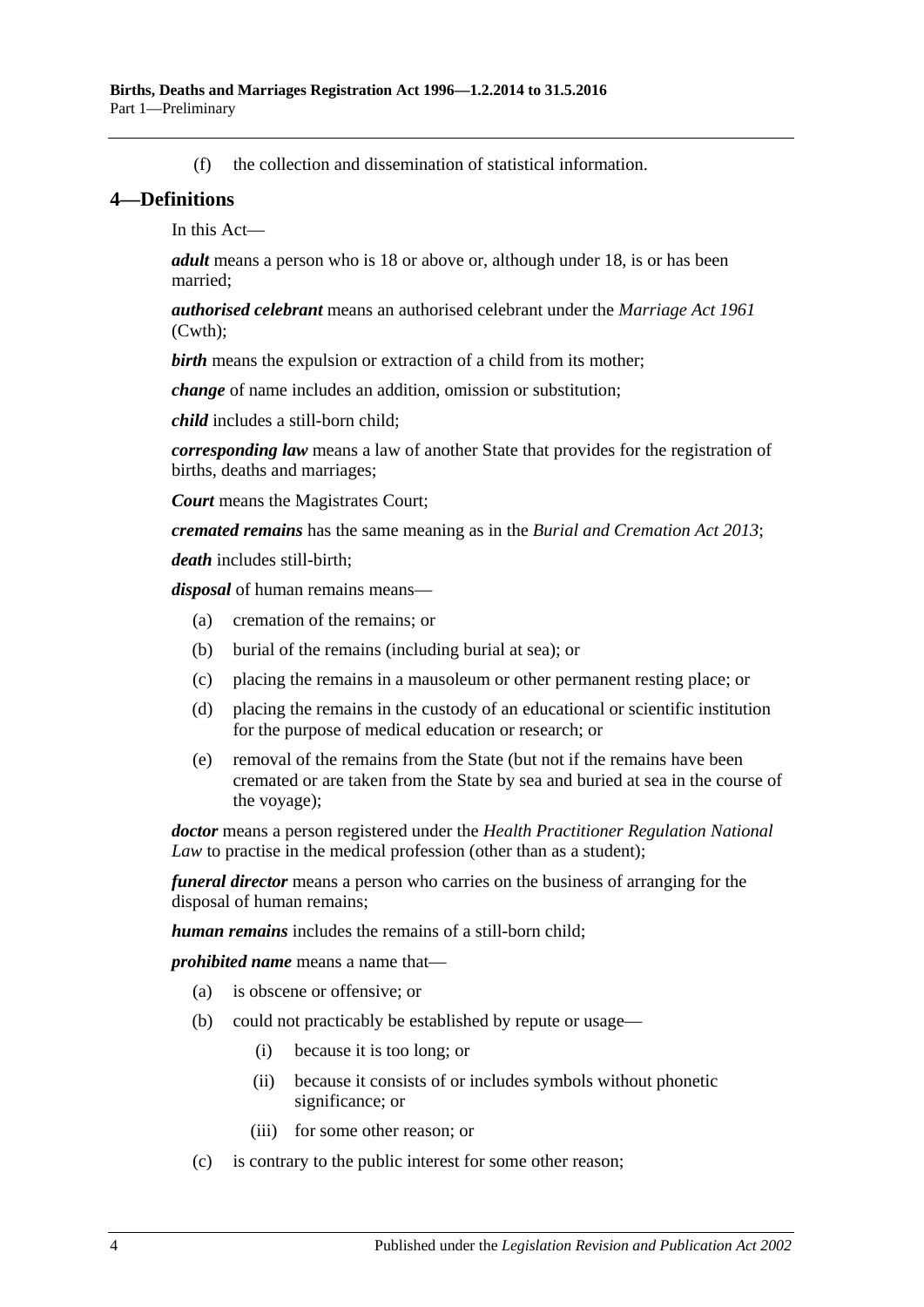*registrable event* means a birth, change of name, death or marriage and includes the making or discharge of a surrogacy order;

*registrable information* means information that must or may be included in the Register<sup>1</sup>;

*Register*—See [section](#page-15-4) 40;

*registering authority* means an authority responsible under a corresponding law for the registration of births, deaths and marriages;

*Registrar* means the Registrar of Births, Deaths and Marriages;

*State* includes a Territory;

*still-birth* means the birth of a still-born child;

*still-born child* means a child of at least 20 weeks' gestation or, if it cannot be reliably established whether the period of gestation is more or less than 20 weeks, with a body mass of at least 400 grams at birth, that exhibits no sign of respiration or heartbeat, or other sign of life, after birth but does not include the product of a procedure for the termination of pregnancy;

*surrogacy order* means an order under section 10HB of the *[Family Relationships](http://www.legislation.sa.gov.au/index.aspx?action=legref&type=act&legtitle=Family%20Relationships%20Act%201975)  Act [1975](http://www.legislation.sa.gov.au/index.aspx?action=legref&type=act&legtitle=Family%20Relationships%20Act%201975)*.

**Note—**

1 See [section](#page-15-7) 40(2).

## <span id="page-4-1"></span><span id="page-4-0"></span>**Part 2—Administration**

## **Division 1—The Registrar**

#### <span id="page-4-2"></span>**5—Registrar**

- (1) The Registrar of Births, Deaths and Marriages is responsible, subject to the Minister's control and direction, for the administration of this Act.
- (2) The Registrar is to be a Public Service employee.

#### <span id="page-4-3"></span>**6—Registrar's general functions**

The Registrar's general functions are to—

- (a) establish and maintain the registers<sup>1</sup> necessary for the purposes of this Act; and
- (b) administer the registration system established by this Act and ensure that it operates efficiently, effectively and economically; and
- (c) ensure that this Act is administered in the way best calculated to achieve its objects.

**Note—**

1 The registers are collectively referred to as the *Register*—See [section](#page-15-4) 40.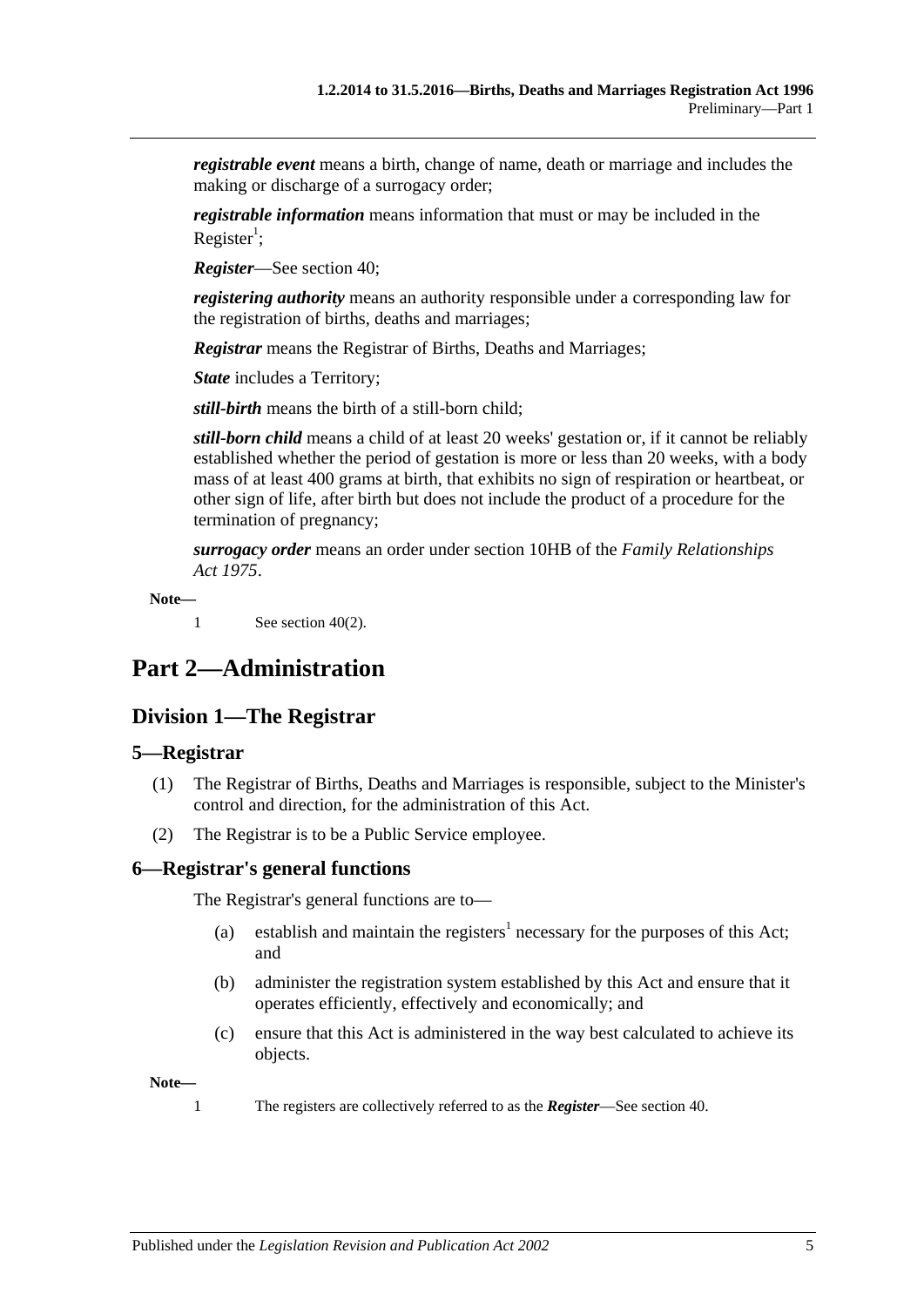#### <span id="page-5-0"></span>**7—Registrar's staff**

- (1) The Registrar's staff consists of—
	- (a) one or more Deputy Registrars of Births, Deaths and Marriages; and
	- (b) the other staff necessary for the proper administration of this Act.
- (2) A Deputy Registrar has the powers and functions of the Registrar but is subject to direction by the Registrar.
- (3) The staff are to be Public Service employees.

#### <span id="page-5-1"></span>**8—Delegation**

- (1) The Registrar may delegate powers or functions under this or any other Act.
- (2) A power or function delegated under this section may, if the instrument of delegation so provides, be further delegated.
- (3) A delegation under this section—
	- (a) must be by instrument in writing; and
	- (b) may be absolute or conditional; and
	- (c) does not derogate from the power of the delegator to act in any matter; and
	- (d) is revocable at will by the delegator.

## <span id="page-5-2"></span>**Division 2—Execution of documents**

#### <span id="page-5-3"></span>**9—The Registrar's seal**

The Registrar has a seal.

#### <span id="page-5-4"></span>**10—Execution of documents**

- (1) The Registrar may issue a certificate or other document under the Registrar's signature and seal, or a facsimile of the Registrar's signature and seal produced by stamp, machine imprint or some other method authorised by regulation.
- (2) If a document produced before a court or an administrative authority or official is apparently under—
	- (a) the Registrar's signature and seal; or
	- (b) a facsimile of the Registrar's signature and seal produced by stamp, machine imprint, or some other method authorised by regulation,

the court, authority or official must presume, in the absence of evidence to the contrary, that the document was properly issued under the Registrar's authority.

## <span id="page-5-5"></span>**Division 3—Reciprocal administrative arrangements**

#### <span id="page-5-6"></span>**11—Reciprocal administrative arrangements**

- (1) The Minister may enter into an arrangement with the Minister responsible for the administration of a corresponding law providing for—
	- (a) the exercise by the Registrar of powers and functions of the registering authority under the corresponding law; and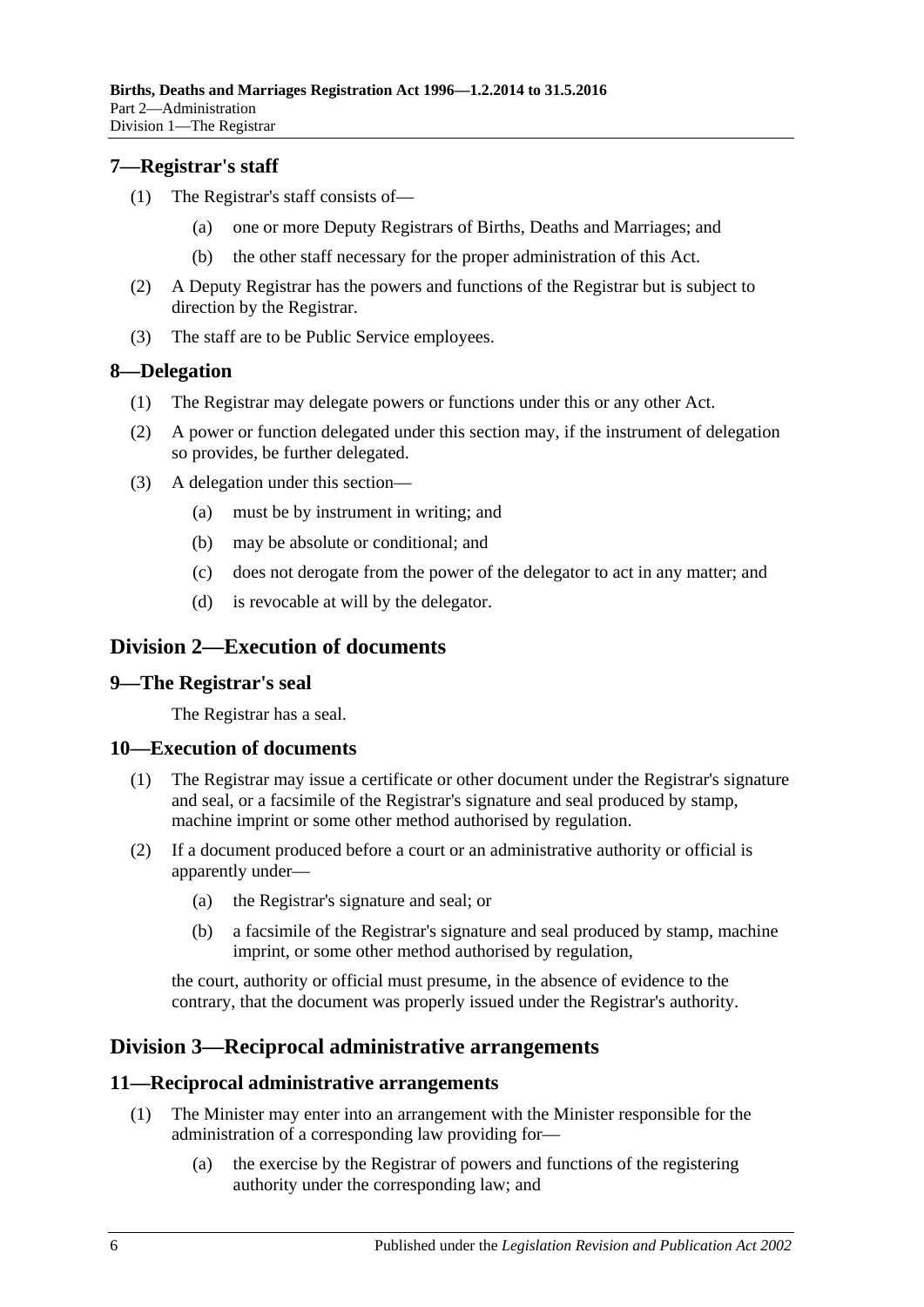- (b) the exercise by the registering authority under the corresponding law of powers and functions of the Registrar under this Act.
- (2) When an arrangement is in force under this section—
	- (a) the Registrar may exercise, to the extent authorised by the arrangement (but subject to the conditions of the arrangement), the powers and functions of the registering authority under the corresponding law; and
	- (b) the registering authority under the corresponding law may exercise, to the extent authorised by the arrangement (but subject to the conditions of the arrangement), the powers and functions of the Registrar under this Act.
- (3) An arrangement under this section may—
	- (a) establish a data base in which information is recorded for the benefit of all the participants in the arrangement; and
	- (b) provide for access to information contained in the data base; and
	- (c) provide for payments by or to participants in the arrangement for services provided under the arrangement.

# <span id="page-6-0"></span>**Part 3—Registration of births**

## <span id="page-6-1"></span>**Division 1—Notification of births**

### <span id="page-6-2"></span>**12—Notification of births**

(1) When a child is born in the State, the responsible person must give written notice of the birth to the Registrar including the particulars required by regulation.

Maximum penalty: \$1 250.

- (2) The notice must be given—
	- (a) in the case of a child born alive—within 7 days after birth;
	- (b) in the case of a still-birth—within 48 hours after birth.
- (3) When notice of a still-birth is given, the responsible person must also give a doctor's certificate in a form approved by the Registrar, certifying the cause of foetal death, to—
	- (a) the Registrar; and
	- (b) the funeral director or other person who will be arranging for the disposal of the human remains.

Maximum penalty: \$1 250.

- (4) The certificate must be completed by the doctor responsible for the professional care of the mother at the birth or a doctor who examined the body of the still-born child after the birth.
- (5) In this section—

*responsible person* means—

(a) in the case of a child born in a hospital or brought to a hospital within 24 hours after birth—the chief executive officer of the hospital; or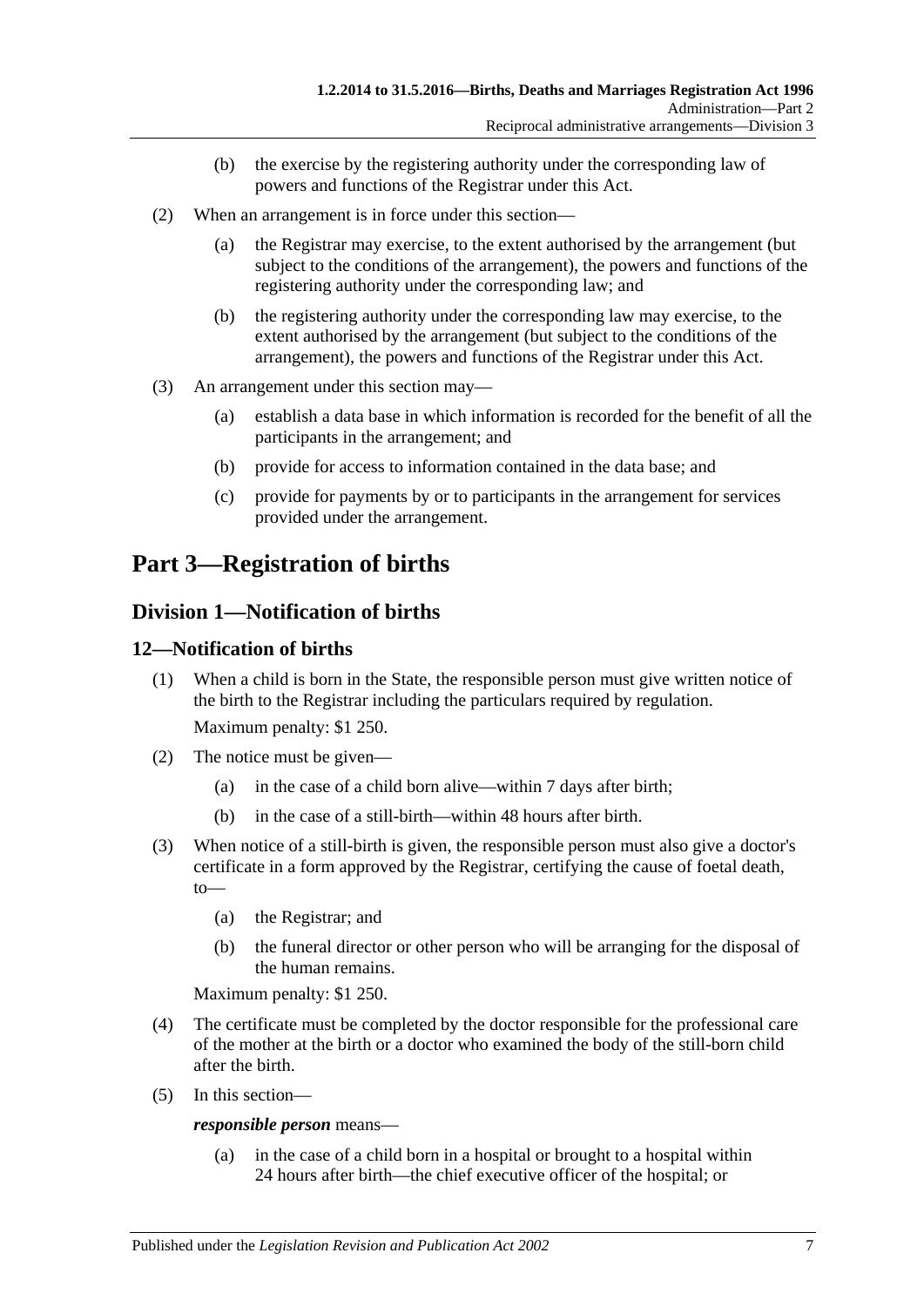(b) in other cases—the doctor or midwife responsible for the professional care of the mother at the birth.

## <span id="page-7-0"></span>**Division 2—Registration of births**

#### <span id="page-7-1"></span>**13—Cases in which registration of birth is required or authorised**

- (1) If a child is born in the State, the birth must be registered under this Act.
- (2) If a court (whether of this or any other State or the Commonwealth) directs the registration of a birth, the birth must be registered under this Act.
- <span id="page-7-5"></span>(3) If a child is born in an aircraft during a flight or on a vessel during a voyage to a place of disembarkation in the State, the birth may be registered under this Act.
- <span id="page-7-6"></span>(4) If a child is born outside the Commonwealth, but—
	- (a) the child is to become a resident of the State; or
	- (b) in the case of a still-born child—a person responsible for having the birth of the child registered is or is to become a resident of the State,

the birth may be registered under this Act.

(5) However, the Registrar must not register a birth under [subsections](#page-7-5) (3) or [\(4\)](#page-7-6) if the birth is registered under a corresponding law.

### <span id="page-7-2"></span>**14—How to have the birth of a child registered**

A person has the birth of a child registered under this Act by lodging a statement (the *birth registration statement*) in a form approved by the Registrar containing the information required by regulation.

## <span id="page-7-3"></span>**15—Responsibility to have birth registered**

- (1) The parents of a child are jointly responsible for having the child's birth registered under this Act (and must both sign the birth registration statement) but the Registrar may accept a birth registration statement from one of the parents if satisfied that it is impossible, impracticable or inappropriate for the other parent to join or be required to join in the application whether because of his or her death, disappearance, ill-health or unavailability or the need to avoid unwarranted distress or for some other reason.
- (2) If a child is a foundling, the person who has custody of the child is responsible for having the child's birth registered.
- (3) The Registrar may accept a birth registration statement from a person who is not responsible for having the child's birth registered if satisfied that—
	- (a) the person lodging the statement has knowledge of the relevant facts; and
	- (b) the child's parents are unable or unlikely to lodge a birth registration statement.

## <span id="page-7-4"></span>**16—Obligation to have birth registered**

(1) A person responsible for having the birth of a child registered must ensure that a birth registration statement is lodged with the Registrar within 60 days after the date of the birth.

Maximum penalty: \$1 250.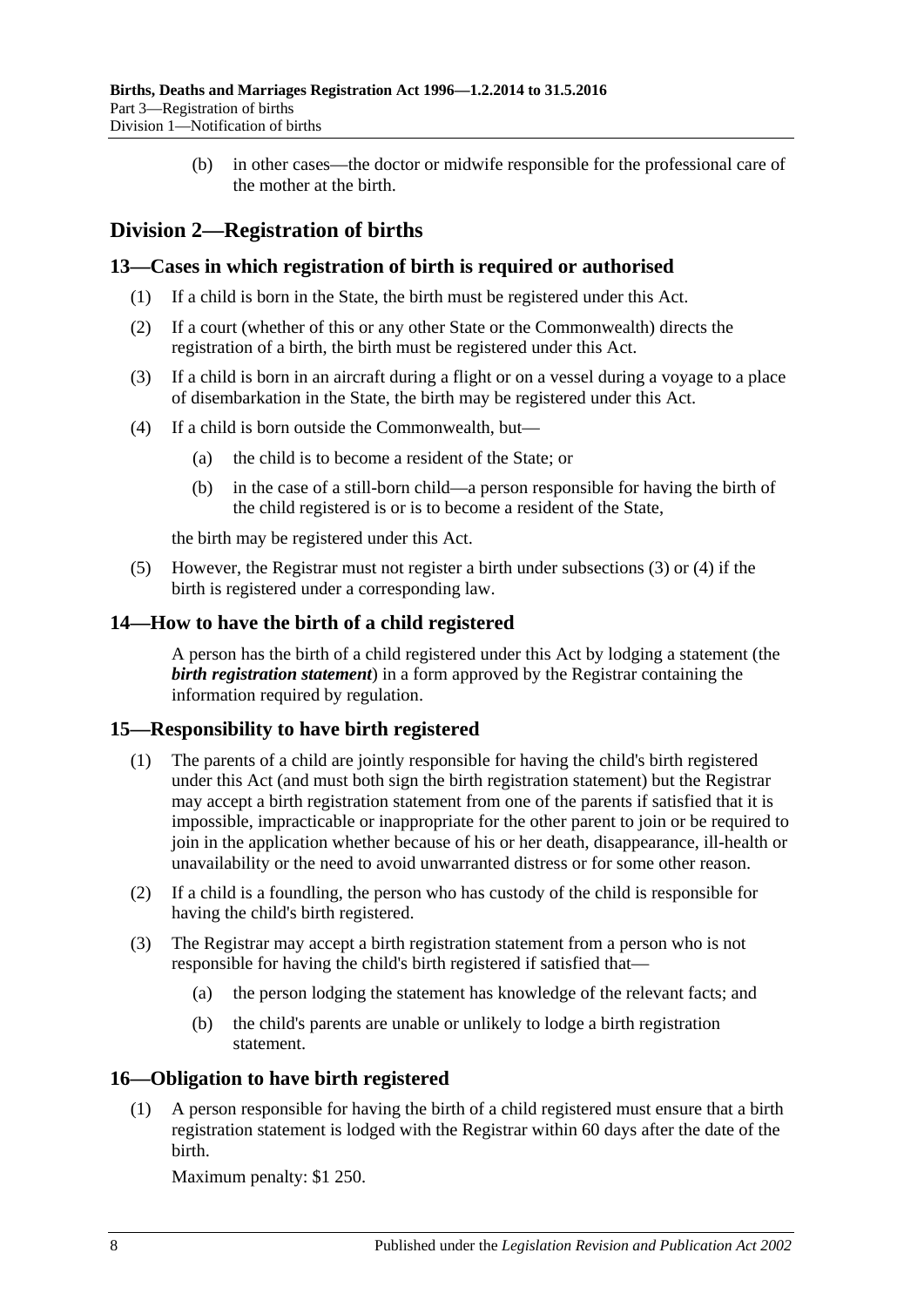(2) However, the Registrar must accept a birth registration statement even though it is lodged after the end of the 60 day period.

## <span id="page-8-0"></span>**17—Registration**

- (1) The Registrar registers a birth by making an entry about the birth in the Register including the particulars required by regulation.
- (2) However, if the particulars available to the Registrar are incomplete the Registrar may register a birth on the basis of incomplete particulars.

## <span id="page-8-1"></span>**Division 3—Alteration of details of birth registration**

### <span id="page-8-2"></span>**18—Alteration of details of parentage after registration of birth**

- (1) The Registrar may include registrable information about a child's parents in the Register after registration of the child's birth if—
	- (a) the father and mother of the child make a joint application for the addition of the information; or
	- (b) one parent of the child makes an application for the addition of the information and the other parent cannot join in the application because he or she is dead or cannot be found, or for some other reason.
- (2) The Registrar must include or correct registrable information about a child's parents in the Register after registration of the child's birth if a court (whether of this or any other State or the Commonwealth) directs the inclusion or correction of the information in the Register or the Registrar is advised of a finding by a court that a particular person is a parent of the child.
- (3) An application to the Registrar for the inclusion of registrable information in the Register—
	- (a) must be made in writing; and
	- (b) must include the information required by the Registrar; and
	- (c) must, if the Registrar requires verification of the information contained in the application, be accompanied by a statutory declaration verifying the information contained in the application and other evidence the Registrar may require.

## <span id="page-8-3"></span>**Division 4—Court orders relating to registration of birth**

#### <span id="page-8-4"></span>**19—Application to Court**

The Court may, on application by an interested person or on its own initiative, order—

- (a) the registration under this Act of a birth that has occurred in the State; or
- (b) the inclusion or correction of registrable information about a birth or a child's parents in the Register.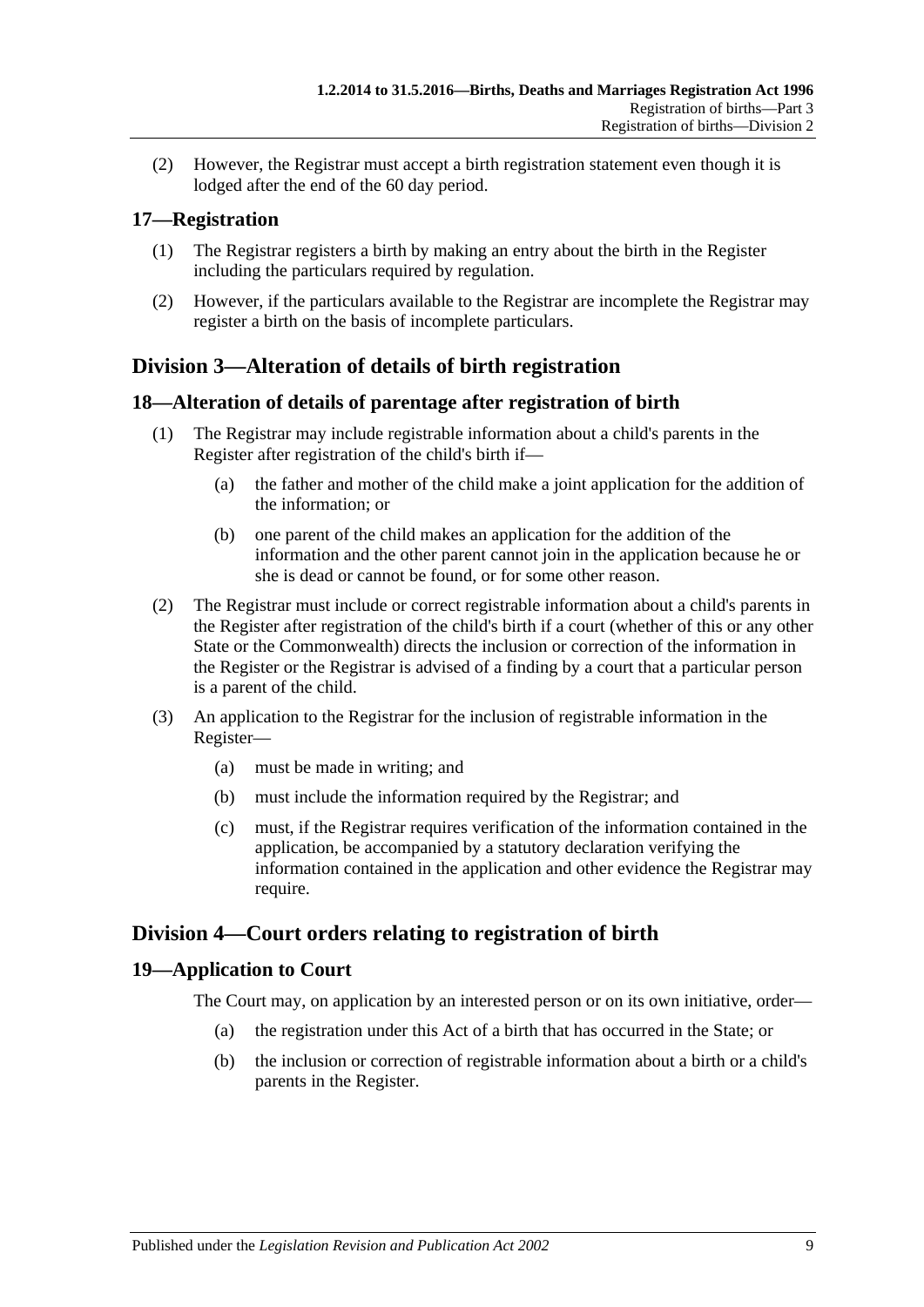#### <span id="page-9-0"></span>**20—Power to direct registration of birth etc**

If a court finds—

- (a) that the birth of a person is not registered as required under this Act or a corresponding law; or
- (b) that the registrable information contained in an entry about a birth in the Register under this Act or a corresponding law is incomplete or incorrect,

the court may direct registration of the birth, or the inclusion or correction of registrable information in the Register under this Act or the corresponding law (as the case may require).

## <span id="page-9-1"></span>**Division 5—Child's name**

#### <span id="page-9-2"></span>**21—Name of child**

- (1) Subject to this section, the birth registration statement must state the name of the child.
- (2) The name is a matter of choice for the person or persons lodging the statement<sup>1</sup>, but the Registrar may assign a name to a child if—
	- (a) the name stated in the birth registration statement is a prohibited name; or
	- (b) the birth registration statement is lodged by both parents of the child and they satisfy the Registrar that they are unable to agree on the child's name.
- (3) A birth registration statement relating to a still-born child need not state the name of the child.

**Note—**

1 For example, there is no requirement that the name be made up of both a surname and a given name or given names.

#### <span id="page-9-6"></span><span id="page-9-3"></span>**22—Dispute about child's name**

- (1) If there is a dispute between parents about a child's name, either parent may apply to the Court for a resolution of the dispute.
- (2) On an application under [subsection](#page-9-6) (1), the Court may—
	- (a) resolve the dispute about the child's name as the Court considers appropriate; and
	- (b) order the Registrar to register the child's name in a form specified in the order.

## <span id="page-9-4"></span>**Division 6—Surrogacy orders**

#### <span id="page-9-7"></span><span id="page-9-5"></span>**22A—Surrogacy orders**

(1) On receipt of a notice under section 10HD of the *[Family Relationships Act](http://www.legislation.sa.gov.au/index.aspx?action=legref&type=act&legtitle=Family%20Relationships%20Act%201975) 1975* in relation to the making or discharge of a surrogacy order about a child whose birth is registered in this State, the particulars provided in the notice must be registered by the Registrar in relation to the registration of the child's birth and the child's name.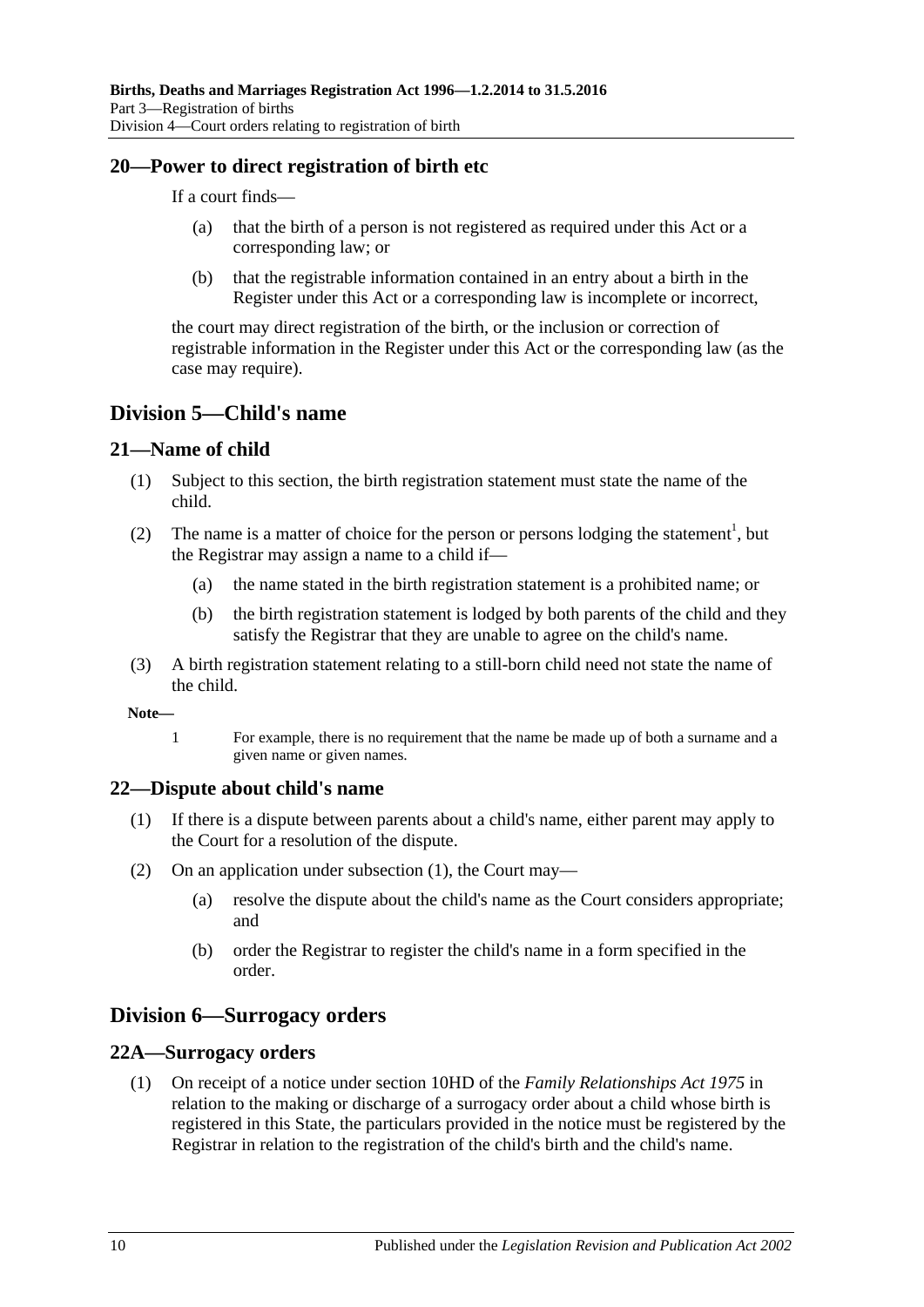- (2) Without limiting [subsection](#page-9-7) (1), the Registrar must, in relation to the Register, make such entries and alterations as are necessary to give effect to the operation of section 10HB(13) or 10HC(10) (as the case requires) of the *[Family Relationships](http://www.legislation.sa.gov.au/index.aspx?action=legref&type=act&legtitle=Family%20Relationships%20Act%201975)  Act [1975](http://www.legislation.sa.gov.au/index.aspx?action=legref&type=act&legtitle=Family%20Relationships%20Act%201975)*.
- (3) Subject to [subsection](#page-10-4) (4), a certificate issued by the Registrar after the registration of the particulars provided in a notice under section 10HD of the *[Family Relationships](http://www.legislation.sa.gov.au/index.aspx?action=legref&type=act&legtitle=Family%20Relationships%20Act%201975)  Act [1975](http://www.legislation.sa.gov.au/index.aspx?action=legref&type=act&legtitle=Family%20Relationships%20Act%201975)*—
	- (a) must only disclose and certify up-to-date particulars contained in an entry; and
	- (b) must not provide any information disclosing a change in a parent or parents of the relevant child, or a change in the name of the child (including by disclosing the name of, or information about, any birth parent who is no longer considered as a parent of the child).
- <span id="page-10-4"></span>(4) A person—
	- (a) who is the subject of a surrogacy order and who has attained the age of 18 years; or
	- (b) who is a party to the surrogacy agreement that gave rise to a surrogacy order,

is entitled to a certificate certifying all relevant entries in the Register.

(5) On the receipt of a notice under section 10HD of the *[Family Relationships Act](http://www.legislation.sa.gov.au/index.aspx?action=legref&type=act&legtitle=Family%20Relationships%20Act%201975) 1975* in relation to the making or discharge of a surrogacy order about a child whose birth is registered in another State, the Registrar must send a copy of the notice to the relevant registering authority.

# <span id="page-10-0"></span>**Part 4—Change of name**

## <span id="page-10-1"></span>**23—Change of name by registration**

A person's name may be changed by registration of the change under this Part.

#### <span id="page-10-2"></span>**24—Application to register change of adult's name**

An adult person—

- (a) who is domiciled or ordinarily resident in the State; or
- (b) whose birth is registered in the State;

may apply to the Registrar, in a form approved by the Registrar, for registration of a change of the person's name.

## <span id="page-10-3"></span>**25—Application to register change of child's name**

- (1) The parents of a child—
	- (a) who is domiciled or ordinarily resident in the State; or
	- (b) whose birth is registered in the State;

may apply to the Registrar, in a form approved by the Registrar, for registration of a change of the child's name.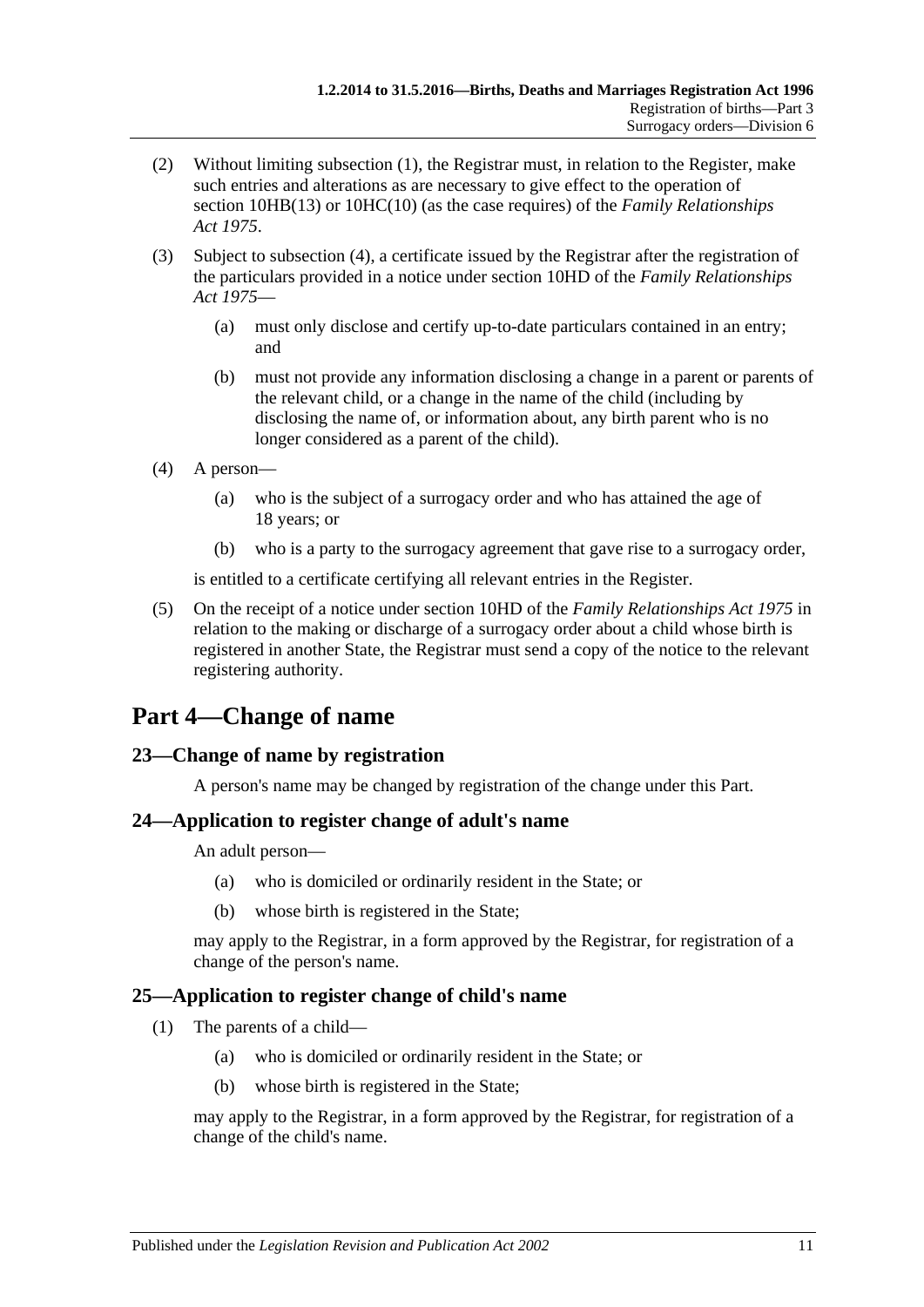- (2) An application for registration of a change of a child's name may be made by one parent if—
	- (a) the applicant is the sole parent named in the registration of the child's birth under this Act or any other law; or
	- (b) there is no other surviving parent of the child; or
	- (c) the Court approves the proposed change of name.
- (3) The Court may, on application by a child's parent, approve a proposed change of name for the child if satisfied that the change is in the child's best interests.
- (4) If the parents of a child are dead, cannot be found, or for some other reason cannot exercise their parental responsibilities to a child, the child's guardian may apply for registration of a change of the child's name.

#### <span id="page-11-0"></span>**26—Child's consent to change of name**

A change of a child's name must not be registered unless—

- (a) the child consents to the change of name; or
- (b) the child is unable to understand the meaning and implications of the change of name.

#### <span id="page-11-1"></span>**27—Registration of change of name**

- (1) Before registering a change of name under this Part, the Registrar may require the applicant to provide evidence to establish to the Registrar's satisfaction—
	- (a) the identity and age of the person whose name is to be changed; and
	- (b) that the change of name is not sought for a fraudulent or other improper purpose; and
	- (c) if the person whose name is to be changed is a child—that the child consents to the change of name or is unable to understand the meaning and implications of the change of name.
- (2) If the Registrar is satisfied that the name of a person whose birth is registered in the State has been changed under another law or by order of a court, the change of name may be registered under this Act.
- (3) The Registrar may refuse to register a change of name if, as a result of the change, the name would become a prohibited name.

#### <span id="page-11-2"></span>**28—Entries to be made in the Register**

- (1) The Registrar registers a change of name by making an entry about the change of name in the Register including the particulars required by regulation.
- <span id="page-11-3"></span>(2) If the applicant for registration of the change of name asks the Registrar to arrange for noting the change of name in the particulars of the person's birth, and the person's birth is registered under this Act or a corresponding law, the Registrar must—
	- (a) if the birth is registered under this Act—note the change of name in the entry relating to the birth; or
	- (b) if the birth is registered under a corresponding law—notify the relevant registering authority of the change of name.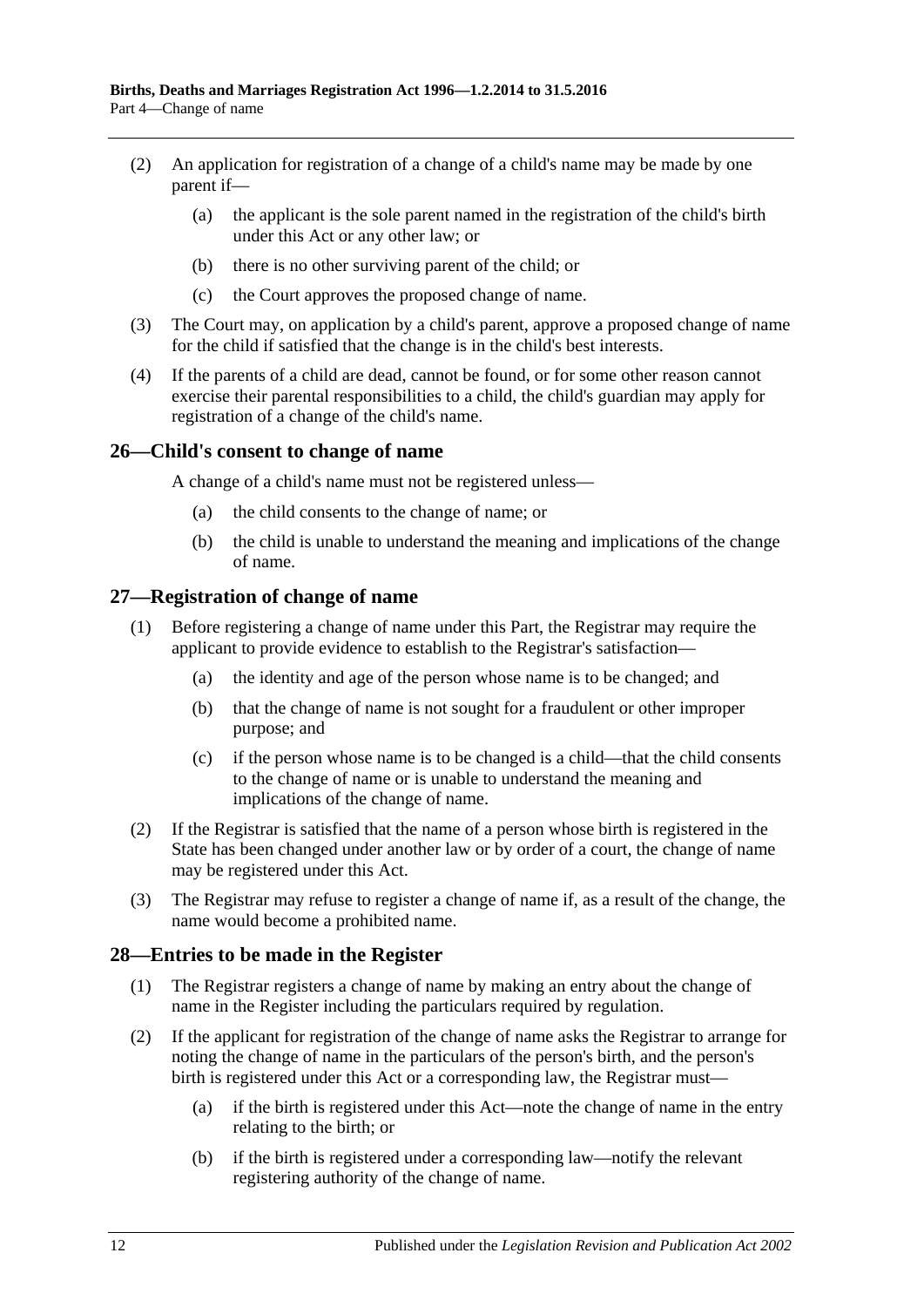(3) If the change of name is noted in the Register under [subsection](#page-11-3) (2), a birth certificate issued by the Registrar for the person must show the person's name as changed under this Part.

#### <span id="page-12-0"></span>**29—Change of name may still be established by repute or usage**

This Part does not prevent a change of name by repute or usage.

#### <span id="page-12-1"></span>**29A—Saving provision—surrogacy arrangements**

This Part does not limit the operation of [Division 6](#page-9-4) of [Part 3.](#page-6-0)

## <span id="page-12-2"></span>**Part 5—Registration of marriages**

#### <span id="page-12-3"></span>**30—Cases in which registration of marriage is required**

If a marriage is solemnised in the State, the marriage must be registered under this Act.

#### <span id="page-12-4"></span>**31—How to have marriage registered**

A person may have a marriage registered by lodging with the Registrar a certificate of the marriage under the *Marriage Act 1961* of the Commonwealth or, if the marriage was solemnised before the commencement of that Act, the evidence of the marriage required by the Registrar<sup>1</sup>.

**Note—**

1 Under section 50(4) of the *Marriage Act 1961* of the Commonwealth the authorised celebrant is responsible for lodging the certificate of marriage with the Registrar.

#### <span id="page-12-5"></span>**32—Registration of marriage**

A marriage may be registered by—

- (a) including the marriage certificate as part of the Register; or
- (b) including particulars of the marriage in the Register.

## <span id="page-12-7"></span><span id="page-12-6"></span>**Part 6—Registration of deaths**

#### **Division 1—Cases where registration of death is required or authorised**

#### <span id="page-12-8"></span>**33—Deaths to be registered under this Act**

- (1) If a person dies in the State, the death must be registered under this Act.
- (2) If a court or coroner (whether of this or any other State or the Commonwealth) directs the registration of a death, the death must be registered under this Act.
- <span id="page-12-9"></span>(3) If a person dies in an aircraft during a flight or on a vessel during a voyage to a place of disembarkation in the State, the death may be registered under this Act.
- <span id="page-12-10"></span>(4) If a person who is domiciled or ordinarily resident in the State dies outside the Commonwealth, or a person dies outside the Commonwealth leaving property in the State, the death may be registered under this Act.
- (5) However, the Registrar is not obliged to register a death under [subsection](#page-12-9) (3) or [\(4\)](#page-12-10) if the death is registered under a corresponding law.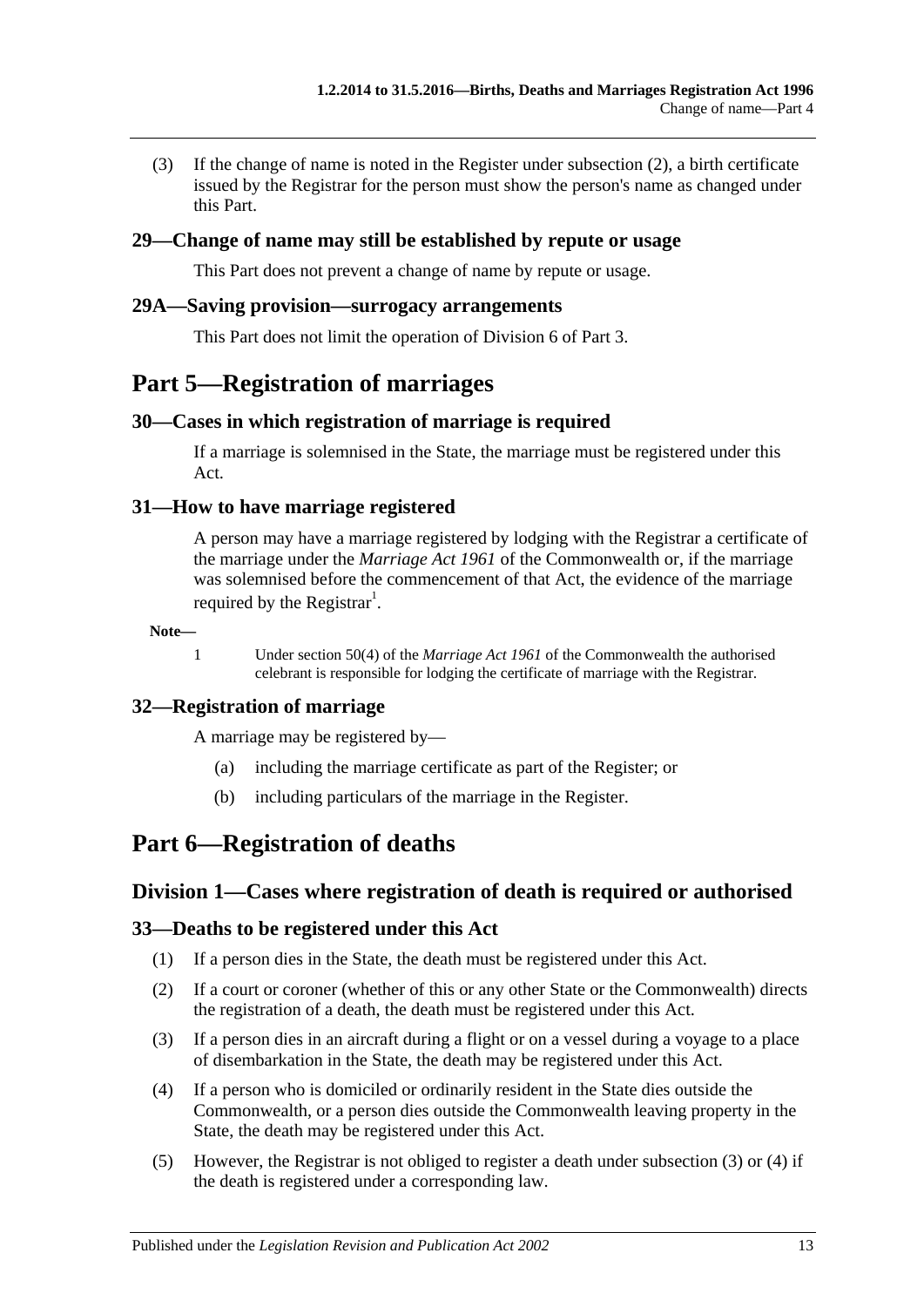(6) If a child is still-born, the child's death<sup>1</sup> is not to be registered under this Part.

#### **Note—**

1 ie the foetal death. A *child* is defined to include a still-born child.

## <span id="page-13-0"></span>**Division 2—Court orders relating to registration of death**

### <span id="page-13-1"></span>**34—Application to Court**

The Court may, on application by an interested person or on its own initiative, order—

- (a) the registration under this Act of a death that has occurred in the State; or
- (b) the inclusion or correction of registrable information about a death in the Register.

#### <span id="page-13-2"></span>**35—Power to direct registration of death etc**

If a court or coroner finds—

- (a) that the death of a person is not registered as required under this Act or a corresponding law; or
- (b) that the registrable information contained in an entry about a death in the Register under this Act or a corresponding law is incomplete or incorrect,

the court or coroner may direct registration of the death or the inclusion or correction of registrable information in the Register under this Act or the corresponding law (as the case may require).

## <span id="page-13-3"></span>**Division 3—Notification of deaths**

#### <span id="page-13-4"></span>**36—Notification of deaths by doctors**

(1) A doctor who was responsible for a person's medical care immediately before death, or who examines the body of a deceased person after death, must, within 48 hours after the death, give written notice of the death to the Registrar, including the particulars required by regulation.

Maximum penalty: \$1 250.

- (2) However, a doctor—
	- (a) need not give a notice under this section if another doctor has given the required notice; and
	- (b) must not give a notice under this section if the State Coroner or a police officer is required to be notified of the death under the *[Coroners Act](http://www.legislation.sa.gov.au/index.aspx?action=legref&type=act&legtitle=Coroners%20Act%202003) 2003*.

Maximum penalty: \$1 250.

- (3) When notice of a death is given, the doctor must also give a certificate in a form approved by the Registrar, certifying the cause of death, to—
	- (a) the Registrar; and
	- (b) the funeral director or other person who will be arranging for the disposal of the human remains.

Maximum penalty: \$1 250.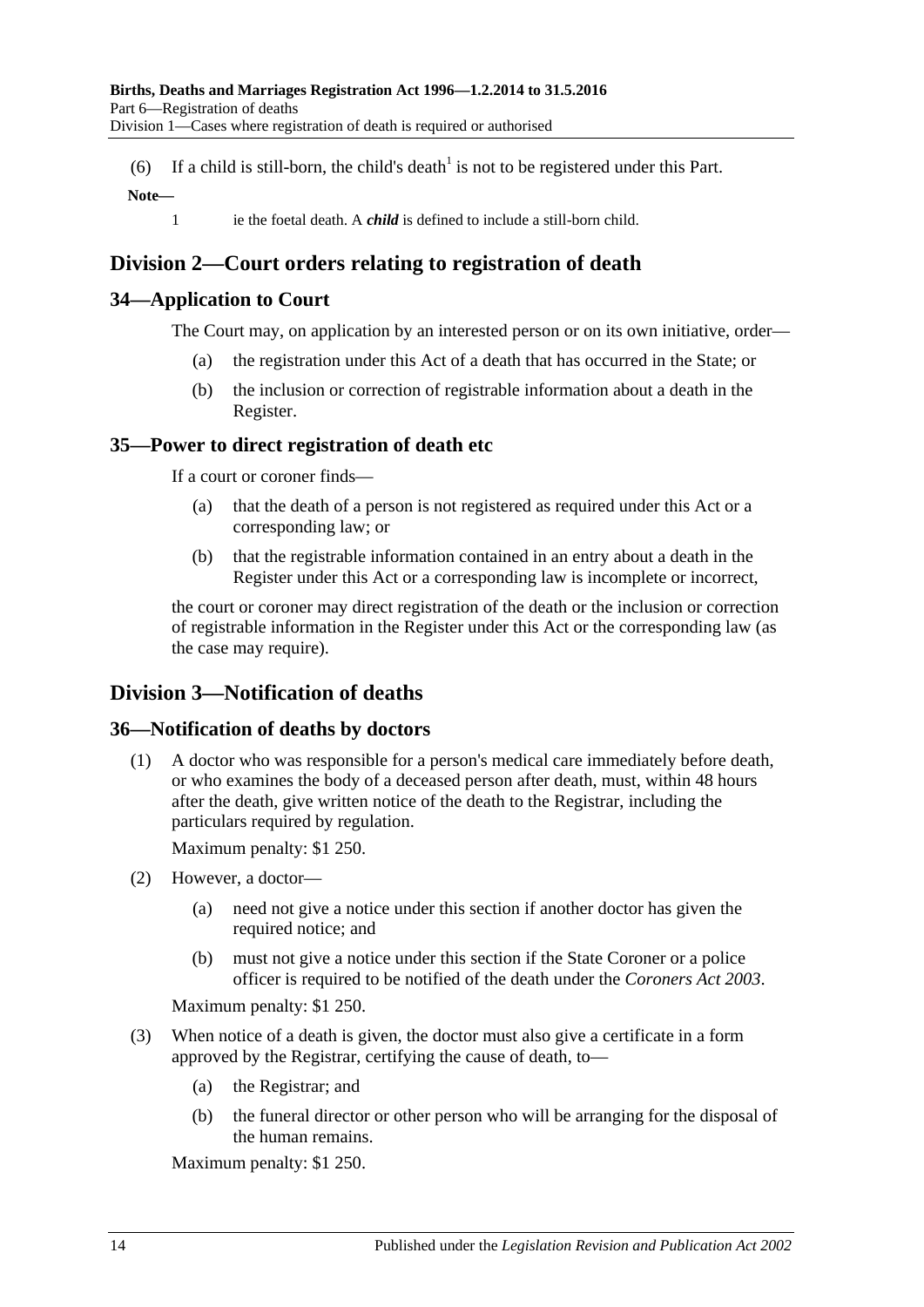- (4) If a child is still-born, the child's death is not to be notified under this section<sup>1</sup>.
- **Note—**
	- 1 In the case of a still-birth notice must be given to the Registrar under [section](#page-6-2) 12.

## <span id="page-14-0"></span>**37—Notification by coroner**

- (1) If the State Coroner is notified of a death under the *[Coroners Act](http://www.legislation.sa.gov.au/index.aspx?action=legref&type=act&legtitle=Coroners%20Act%202003) 2003* or is inquiring into the cause of a death, the State Coroner must, as soon as practicable, notify the Registrar of that fact.
- (2) If the State Coroner authorises the disposal of human remains, or makes a finding about the cause of a death, the State Coroner must give a copy of the disposal authorisation or the finding to the Registrar.
- (3) The Registrar may register a death even though the death is subject to an inquest or other coronial inquiry and a finding has not been made about the cause of death.
- (4) A certificate by the Registrar, certifying particulars contained in an entry about a death in the Register, issued before an inquest or other coronial inquiry into the cause of death is completed must be endorsed with the words: "Incomplete registration—Cause of death subject to coronial inquiry".

## <span id="page-14-1"></span>**38—Notification by funeral director etc**

- (1) A funeral director or other person who arranges for the disposal of human remains must within 7 days after disposal of the remains give the Registrar a written statement of—
	- (a) the name and last residential address of the deceased or, in the case of a still-born child, the name and residential address of the parents of the still-born child; and
	- (b) if the death was reported to a coroner—a statement of that fact; and
	- (c) the place and manner of disposal; and
	- (d) the information required by regulation.

Maximum penalty: \$1 250.

(2) If human remains (other than cremated remains) are removed from the State, the funeral director or other person who arranges for the removal of the remains from the State must, within 28 days after the remains are disposed of outside the State, give the Registrar a written statement of where and how the remains were disposed of, and the other information required by regulation.

Maximum penalty: \$1 250.

- (3) If human remains have not been disposed of within 30 days after the date of death, the funeral director or other person who has custody of the remains must give the Registrar a written statement of—
	- (a) the name and last residential address of the deceased or, in the case of a still-born child, the name and residential address of the parents of the still-born child; and
	- (b) if the death was reported to a coroner—a statement of that fact; and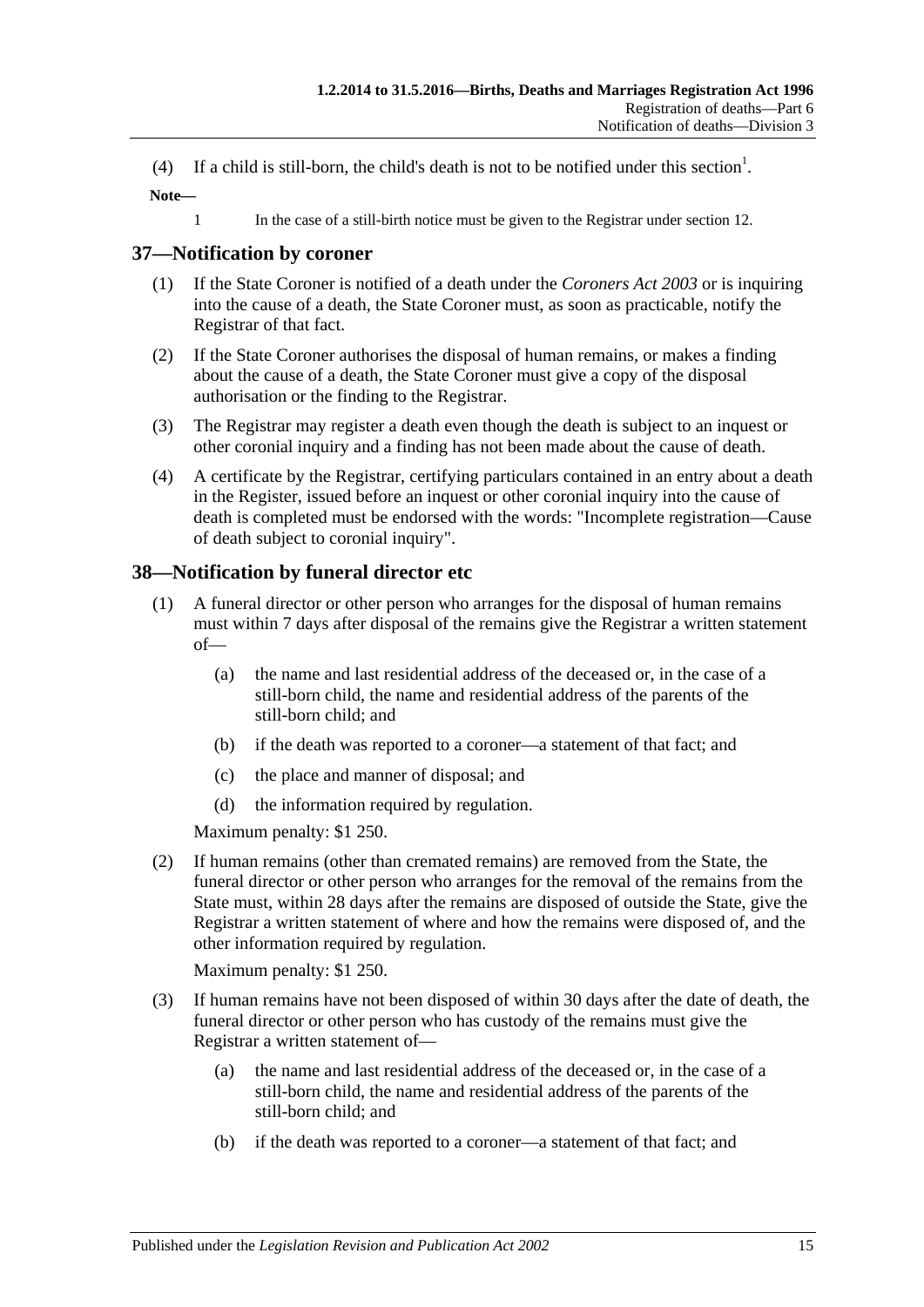(c) the information required by regulation.

Maximum penalty: \$1 250.

## <span id="page-15-0"></span>**Division 4—Registration of death**

### <span id="page-15-1"></span>**39—Registration**

- (1) The Registrar registers a death by making an entry about the death in the Register including the particulars required by regulation.
- (2) However, if the particulars available to the Registrar are incomplete the Registrar may register a death on the basis of incomplete particulars.

## <span id="page-15-2"></span>**Part 7—The Register**

## <span id="page-15-3"></span>**Division 1—Keeping the Register**

#### <span id="page-15-4"></span>**40—The Register**

- (1) The Registrar must maintain a register or registers<sup>1</sup> of registrable events.
- <span id="page-15-7"></span>(2) The Register—
	- (a) must contain the particulars of each registrable event required under this Act, or another law, to be included in the Register; and
	- (b) may contain further information if its inclusion is authorised under the regulations.
- (3) The Register may be wholly or partly in the form of a computer data base, in documentary form, or in another form the Registrar considers appropriate.
- (4) The Registrar must maintain the indexes to the Register that are necessary to make the information contained in the Register reasonably accessible.

#### **Note—**

1 A reference in this Act to the *Register* extends to all the registers kept under this subsection.

## <span id="page-15-5"></span>**Division 2—Registrar's powers of inquiry**

#### <span id="page-15-6"></span>**41—Registrar's powers of inquiry**

- (1) The Registrar may conduct an inquiry to find out—
	- (a) whether a registrable event has happened; or
	- (b) particulars of a registrable event; or
	- (c) whether particulars of a particular registrable event have been correctly recorded in the Register.
- <span id="page-15-8"></span>(2) The Registrar may, by notice given to a person who may be able to provide information relevant to an inquiry under this section, require the person to answer specified questions or to provide other information within a time and in a way specified in the notice.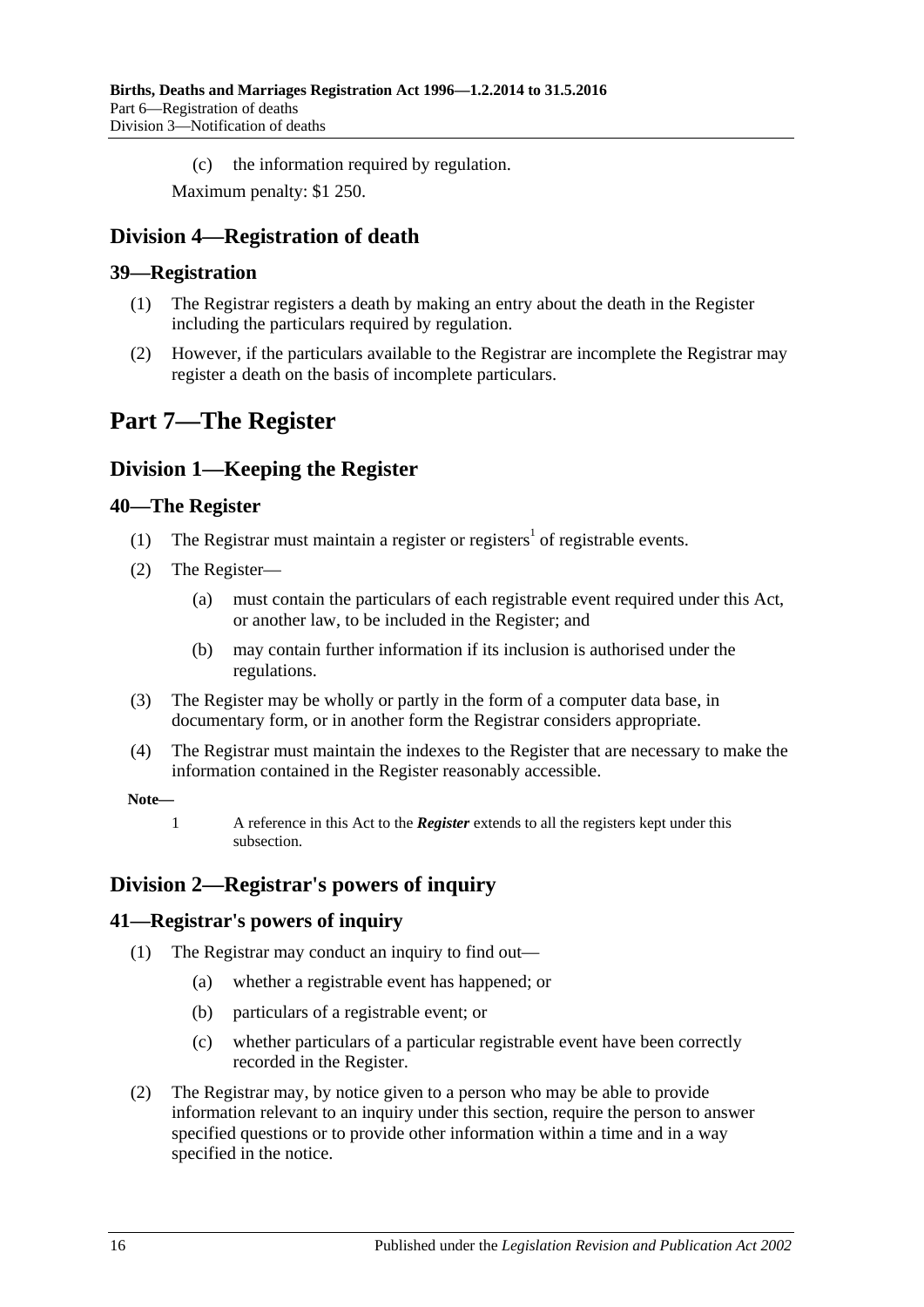(3) A person who fails, without reasonable excuse, to comply with a notice under [subsection](#page-15-8) (2) is guilty of an offence. Maximum penalty: \$1 250.

## <span id="page-16-0"></span>**Division 3—Correction of Register**

#### <span id="page-16-1"></span>**42—Registrar's power to correct Register**

- (1) The Registrar may correct the Register—
	- (a) to reflect a finding made on inquiry under [Division 2;](#page-15-5) or
	- (b) to bring the particulars contained in an entry about a registrable event into conformity with the most reliable information available to the Registrar of the registrable event.
- (2) The Registrar corrects the Register by adding or cancelling an entry in the Register or by adding, altering or deleting particulars contained in an entry.
- (3) The Registrar's power to correct the Register under this section is in addition to any other power of the Registrar under this Act.

## <span id="page-16-2"></span>**Division 4—Access to, and certification of, Register entries**

#### <span id="page-16-3"></span>**43—Access to Register**

- (1) The Registrar may, on conditions the Registrar considers appropriate—
	- (a) allow a person or organisation that has an adequate reason for wanting access to the Register, access to the Register; or
	- (b) provide a person or organisation that has an adequate reason for wanting information from the Register, with information extracted from the Register.
- (2) In deciding whether an applicant has an adequate reason for wanting access to the Register, or information extracted from the Register, the Registrar must have regard to—
	- (a) the nature of the applicant's interest; and
	- (b) the sensitivity of the information; and
	- (c) the use to be made of the information; and
	- (d) other relevant factors.
- (3) In deciding the conditions on which access to the Register, or information extracted from the Register, is to be given under this section, the Registrar must, as far as practicable, protect the persons to whom the entries in the Register relate from unjustified intrusion on their privacy.

#### <span id="page-16-4"></span>**44—Search of Register**

- (1) The Registrar may, on application, search the Register for an entry about a particular registrable event.
- (2) The applicant must state the reason for the applicant's interest in the subject-matter of the search.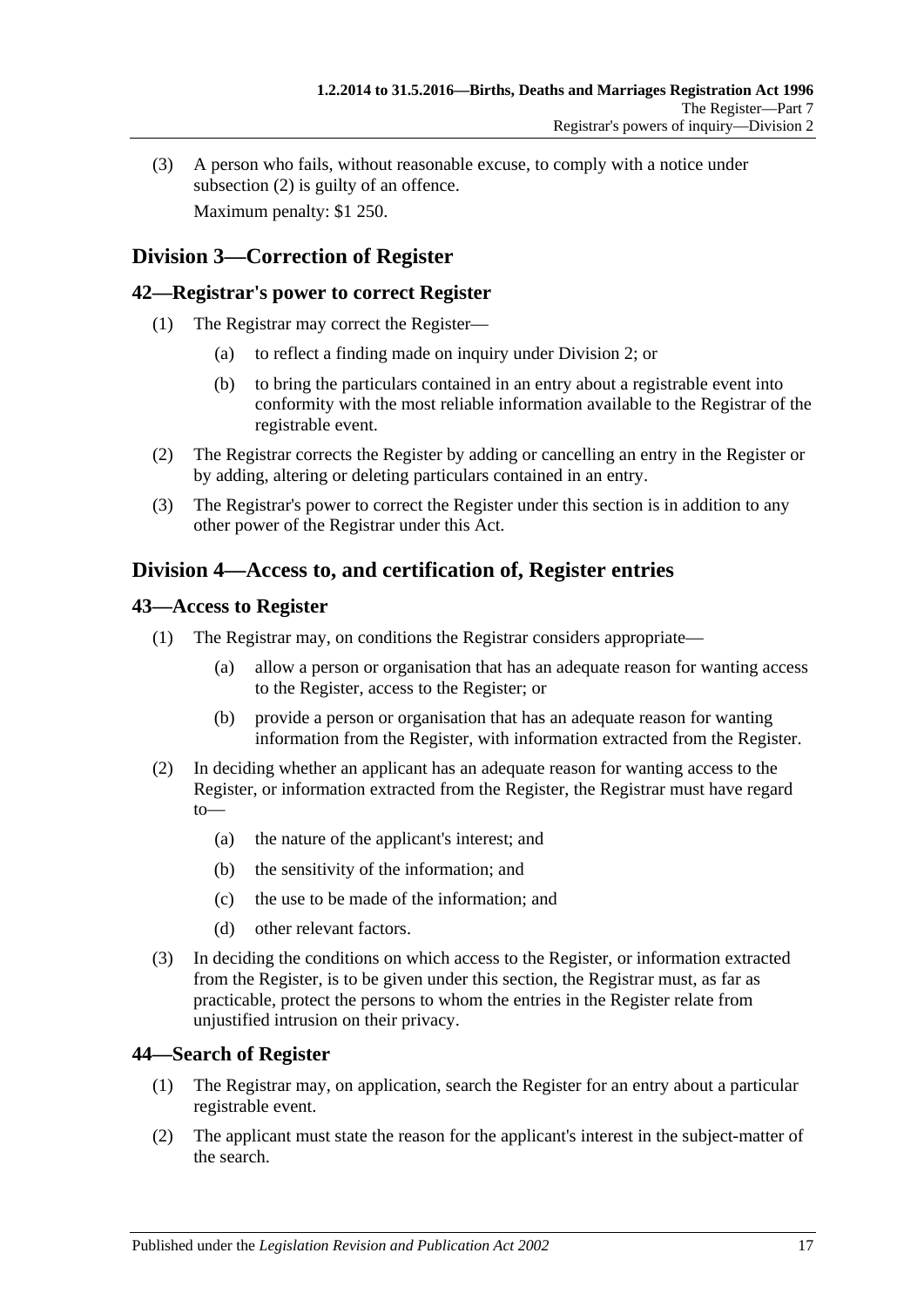- (3) The Registrar may reject the application if the applicant does not show an adequate reason for wanting the information to which the application relates.
- (4) In deciding whether an applicant has an adequate reason for wanting information, the Registrar must have regard to—
	- (a) the relationship (if any) between the applicant and the person to whom the information relates; and
	- (b) the age of the entry; and
	- (c) the contents of the entry; and
	- (d) other relevant factors.

### <span id="page-17-0"></span>**45—Protection of privacy**

In providing information extracted from the Register, the Registrar must, as far as practicable, protect the persons to whom the entries in the Register relate from unjustified intrusion on their privacy.

#### <span id="page-17-1"></span>**46—Issue of certificate**

- <span id="page-17-5"></span>(1) On completing a search of the Register, the Registrar may issue a certificate—
	- (a) certifying particulars contained in an entry; or
	- (b) certifying that no entry was located in the Register about the relevant registrable event.
- (2) A certificate under [subsection](#page-17-5)  $(1)(a)$  is admissible in legal proceedings as evidence of—
	- (a) the entry to which the certificate relates; and
	- (b) the facts recorded in the entry.

#### <span id="page-17-2"></span>**47—Access policies**

- (1) The Registrar must maintain a written statement of the policies on which access to information contained in the Register is to be given or denied under this Division.
- (2) The Registrar must give a copy of the statement, on request, to any person.

#### <span id="page-17-3"></span>**48—Fees**

- (1) The regulations may prescribe fees, or a basis for calculating fees, for—
	- (a) access to the Register; or
	- (b) a search of the Register; or
	- (c) the issue of a certificate following a search of the Register; or
	- (d) other services provided by the Registrar.
- (2) The regulations may allow for fees to be fixed by negotiation between the Registrar and the person who asks for the relevant services.

#### <span id="page-17-4"></span>**49—Power to remit fees**

The Registrar may, in appropriate cases, remit the whole or part of a fee under this Act.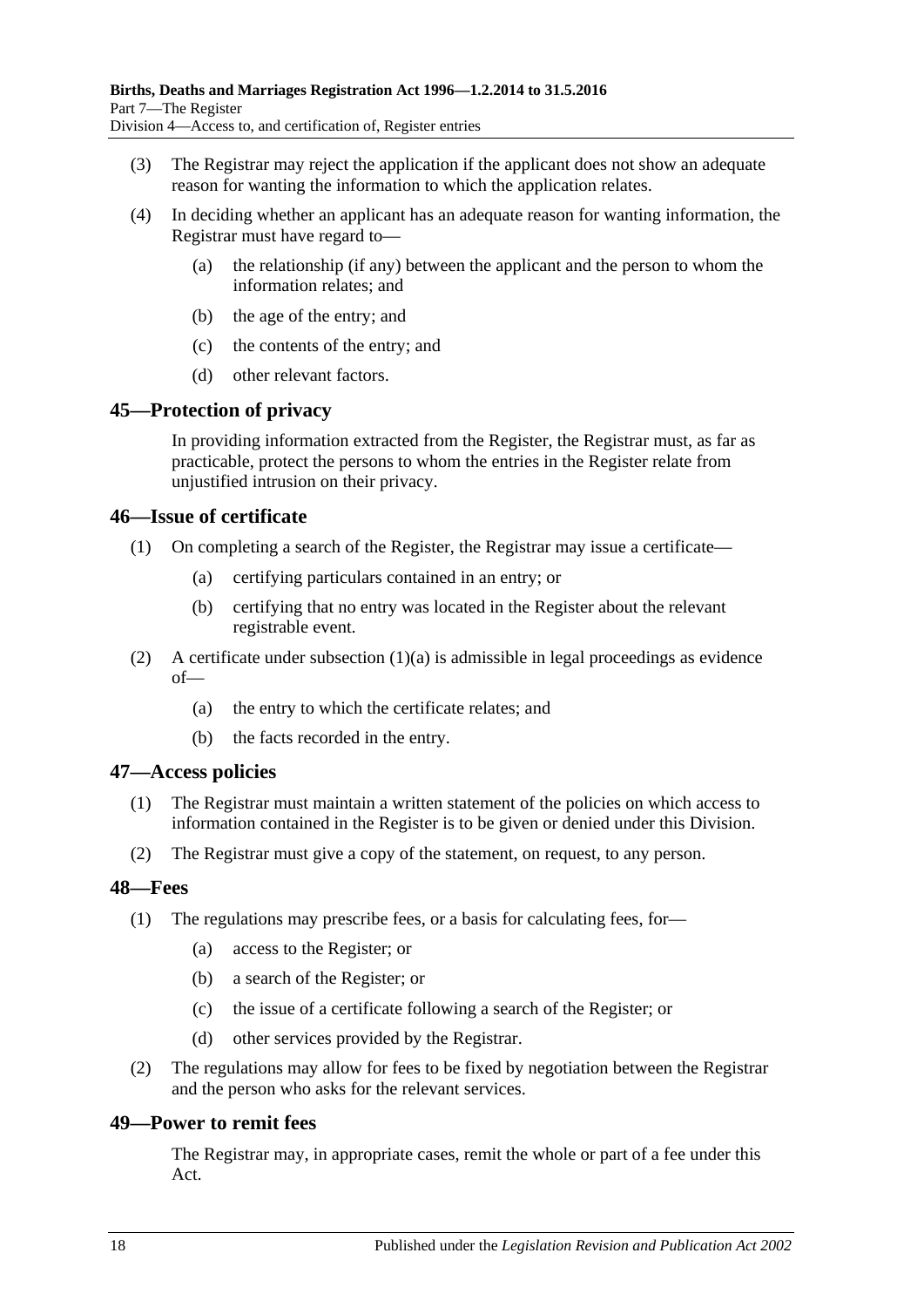#### <span id="page-18-8"></span><span id="page-18-0"></span>**49A—Saving provision—surrogacy arrangements**

- (1) Despite a preceding section of this Part, but subject to [subsection](#page-18-7) (2), the Registrar must restrict access to the Register so as to keep confidential any information that would disclose the making or discharge of a surrogacy order.
- <span id="page-18-7"></span>(2) [Subsection](#page-18-8) (1) does not apply if the person seeking access to a relevant part of the Register is—
	- (a) a party to the surrogacy agreement that gave rise to the surrogacy order; or
	- (b) the person who is the subject of the surrogacy order if he or she has attained the age of 18 years.

## <span id="page-18-1"></span>**Part 8—General power of review**

#### <span id="page-18-2"></span>**50—Review**

- (1) A person who is dissatisfied with a decision of the Registrar made in the performance or purported performance of functions under this Act may apply to the Court for a review of the decision.
- (2) On a review, the Court may—
	- (a) confirm, vary or reverse the Registrar's decision; and
	- (b) make consequential and ancillary orders and directions.

## <span id="page-18-3"></span>**Part 9—Miscellaneous**

#### <span id="page-18-4"></span>**51—False representation**

A person who makes a false or misleading representation in an application or document under this Act, knowing it to be false or misleading, is guilty of an offence. Maximum penalty: \$1 250.

#### <span id="page-18-5"></span>**52—Unauthorised access to or interference with Register**

A person must not, without the authority of the Registrar or other lawful authority—

- (a) obtain access to the Register or information contained in the Register; or
- (b) make, alter or delete an entry in the Register; or
- (c) interfere with the Register in any other way.

Maximum penalty: \$10 000 or imprisonment for 2 years.

#### <span id="page-18-6"></span>**53—Falsification of certificate etc**

- (1) A person must not forge the Registrar's signature or seal. Maximum penalty: \$10 000 or imprisonment for 2 years.
- (2) A person must not forge or falsify a certificate or other document under this Act. Maximum penalty: \$10 000 or imprisonment for 2 years.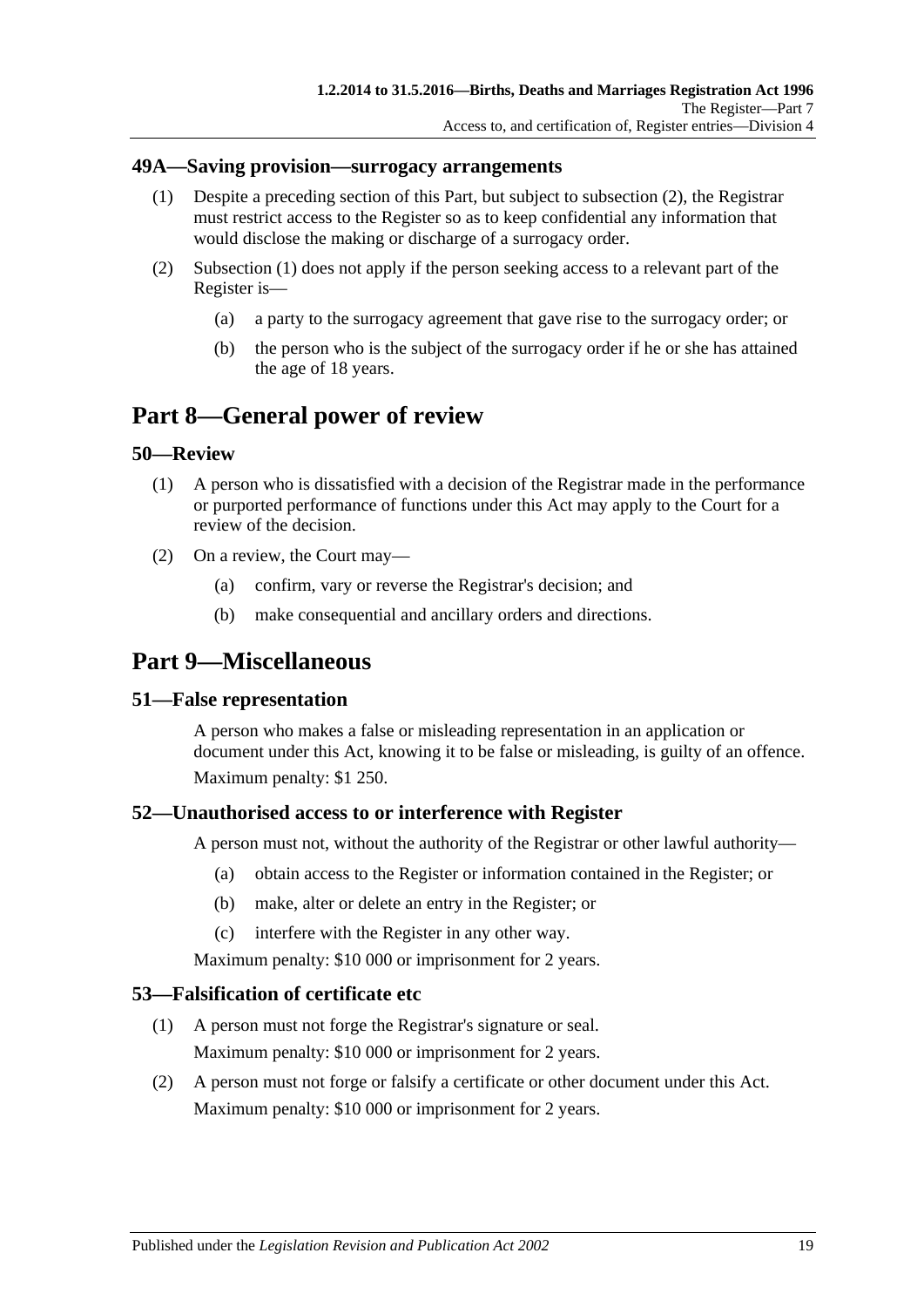- (3) The Registrar may impound—
	- (a) a document which the Registrar has reason to believe bears a forged impression of the Registrar's signature or seal; or
	- (b) a certificate or other document purporting to be a certificate or other document under this Act which the Registrar has reason to believe has been forged or falsified; or
	- (c) a certificate under this Act about a registrable event if the entry in the Register about the event has been cancelled or corrected since the issue of the certificate.

#### <span id="page-19-5"></span><span id="page-19-0"></span>**55—Regulations**

- (1) The Governor may make regulations for the purposes of this Act.
- (2) Without limiting the generality of [subsection](#page-19-5) (1), the regulations may—
	- (a) impose a penalty not exceeding a fine of \$1 250 for contravention of a provision of the regulations; and
	- (b) fix fees and provide for the payment, recovery, waiver or refund of fees.

## <span id="page-19-1"></span>**Schedule 1—Transitional**

#### <span id="page-19-2"></span>**1—Interpretation**

In this Schedule—

*repealed Act* means the *[Births, Deaths and Marriages Registration Act](http://www.legislation.sa.gov.au/index.aspx?action=legref&type=act&legtitle=Births%20Deaths%20and%20Marriages%20Registration%20Act%201966) 1966*.

#### <span id="page-19-3"></span>**3—The Register**

A Register maintained under the repealed Act forms part of the Register under this Act.

#### <span id="page-19-4"></span>**4—The Registrar and Deputy Registrars**

- (1) The person holding office as the Principal Registrar of Births, Deaths and Marriages immediately before the commencement of this Act continues as the Registrar, subject to the provisions of this Act.
- (2) The person holding office as the Deputy Registrar immediately before the commencement of this Act continues as a deputy registrar, subject to the provisions of this Act.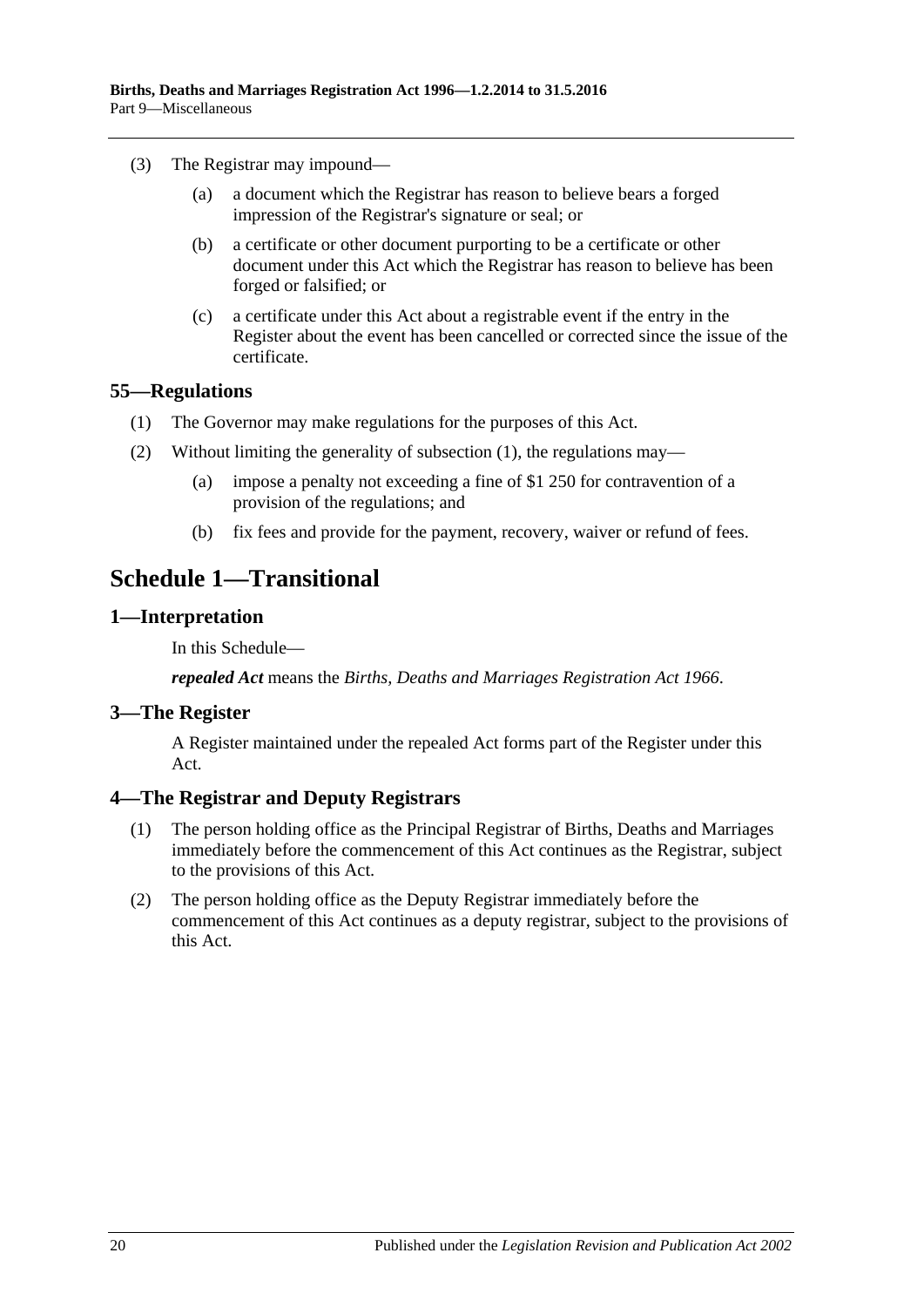# <span id="page-20-0"></span>**Legislative history**

## **Notes**

- Amendments of this version that are uncommenced are not incorporated into the text.
- Please note—References in the legislation to other legislation or instruments or to titles of bodies or offices are not automatically updated as part of the program for the revision and publication of legislation and therefore may be obsolete.
- Earlier versions of this Act (historical versions) are listed at the end of the legislative history.
- For further information relating to the Act and subordinate legislation made under the Act see the Index of South Australian Statutes or www.legislation.sa.gov.au.

## **Legislation repealed by principal Act**

The *Births, Deaths and Marriages Registration Act 1996* repealed the following:

*Births, Deaths and Marriages Registration Act 1966*

## **Legislation amended by principal Act**

The *Births, Deaths and Marriages Registration Act 1996* amended the following:

*Coroners Act 1975 Cremation Act 1891*

## **Principal Act and amendments**

| Year   | N <sub>o</sub> | Title                                                                                      | Assent     | Commencement                                                        |
|--------|----------------|--------------------------------------------------------------------------------------------|------------|---------------------------------------------------------------------|
| 1996   | - 6            | Births, Deaths and Marriages<br><b>Registration Act 1996</b>                               | 4.4.1996   | 3.6.1996 (Gazette 23.5.1996 p2534)                                  |
| 2003   | 33             | Coroners Act 2003                                                                          | 31.7.2003  | Sch (cl 5)—1.7.2005 ( <i>Gazette 23.6.2005</i><br>p1899)            |
| 2006   | 10             | Statutes Amendment (Disposal of<br>Human Remains) Act 2006                                 | 29.6.2006  | Pt 2 (ss $4 \& 5$ )—24.7.2006 ( <i>Gazette</i><br>20.7.2006 p2335)  |
| 2009   | 64             | Statutes Amendment (Surrogacy) Act 26.11.2009<br>2009                                      |            | Pt 3 (ss $15-18$ )-26.11.2010: s 2                                  |
| 2009   | 84             | <b>Statutes Amendment (Public Sector</b><br>Consequential Amendments) Act 2009             | 10.12.2009 | Pt 21 (ss $40-42$ )-1.2.2010 ( <i>Gazette</i><br>28.1.2010 p320)    |
| 2010 5 |                | <b>Health Practitioner Regulation</b><br>National Law (South Australia) Act<br>2010        | 1.7.2010   | Sch 1 (cl 3)-1.7.2010 ( <i>Gazette 1.7.2010</i><br><i>p</i> 3338)   |
| 2013   | <b>20</b>      | <b>Burial and Cremation Act 2013</b>                                                       | 14.6.2013  | Sch 1 (cll 5 & 6)-1.2.2014 ( <i>Gazette</i><br>$16.1.2014$ $p120$ ) |
| 2015   | 27             | <b>Births, Deaths and Marriages</b><br>Registration (Change of Name)<br>Amendment Act 2015 | 22.10.2015 | Pt 2 (ss $4-7$ )-1.6.2016 ( <i>Gazette</i><br>21.1.2016 p152)       |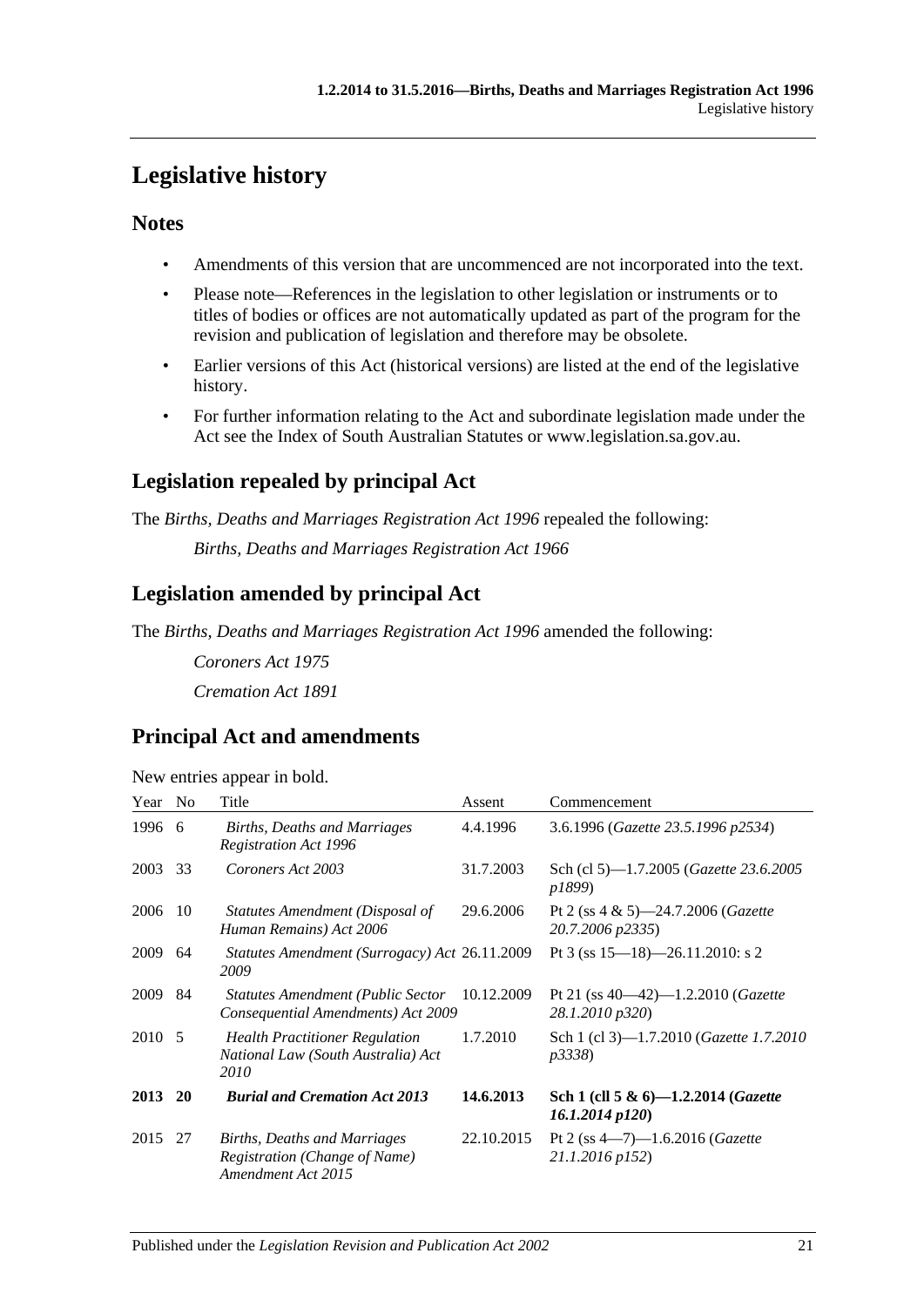| 2016 4 | Statutes Amendment (Rights of Foster 17.3.2016) | Pt 2 (ss 4 & 5)—17.9.2016: s 2 |
|--------|-------------------------------------------------|--------------------------------|
|        | Parents, Guardians and Kinship                  |                                |
|        | Carers) Act 2016                                |                                |

## **Provisions amended**

New entries appear in bold.

Entries that relate to provisions that have been deleted appear in italics.

| Provision           | How varied                                                            | Commencement |  |
|---------------------|-----------------------------------------------------------------------|--------------|--|
| Pt1                 |                                                                       |              |  |
| s <sub>2</sub>      | omitted under Legislation Revision and<br><b>Publication Act 2002</b> | 1.7.2005     |  |
| s <sub>4</sub>      |                                                                       |              |  |
|                     | cremated remains inserted by 20/2013 Sch 1 cl 5                       | 1.2.2014     |  |
| doctor              | substituted by 5/2010 Sch 1 cl 3                                      | 1.7.2010     |  |
| registrable event   | amended by 64/2009 s 15(1)                                            | 26.11.2010   |  |
| surrogacy order     | inserted by $64/2009$ s $15(2)$                                       | 26.11.2010   |  |
| Pt 2                |                                                                       |              |  |
| s <sub>5</sub>      |                                                                       |              |  |
| s 5(1)              | s 5 redesignated as s $5(1)$ by 84/2009 s 40                          | 1.2.2010     |  |
| $s\ 5(2)$           | inserted by 84/2009 s 40                                              | 1.2.2010     |  |
| s 7                 |                                                                       |              |  |
| s(7(3))             | inserted by 84/2009 s 41                                              | 1.2.2010     |  |
| $Pt\,3$             |                                                                       |              |  |
| Pt 3 Div 6          | inserted by $64/2009$ s 16                                            | 26.11.2010   |  |
| Pt 4                |                                                                       |              |  |
| s 29A               | inserted by 64/2009 s 17                                              | 26.11.2010   |  |
| Pt 6                |                                                                       |              |  |
| s 36                |                                                                       |              |  |
| $s \; 36(2)$        | amended by $33/2003$ Sch (cl 2)                                       | 1.7.2005     |  |
| s 37                |                                                                       |              |  |
| $s \frac{37(1)}{2}$ | substituted by $33/2003$ Sch (cl 3(1))                                | 1.7.2005     |  |
| $s \frac{37(2)}{2}$ | amended by 33/2003 Sch (cl 3(2), (3))                                 | 1.7.2005     |  |
| Pt 7                |                                                                       |              |  |
| s 49A               | inserted by $64/2009$ s 18                                            | 26.11.2010   |  |
| Pt <sub>9</sub>     |                                                                       |              |  |
| by 20/2013          | s 50A before deletion inserted by 33/2003 Sch (cl 4)                  | 1.7.2005     |  |
| $s$ 50A(1)          | amended by 10/2006 s $4(1)$ —(3)                                      | 24.7.2006    |  |
| $s$ 50A(2)–(4)      | inserted by $10/2006$ s $4(4)$                                        | 24.7.2006    |  |
| $s$ 50A(5)          | s 50A(2) redesignated as s 50A(5) by $10/2006$<br>$s \, 4(5)$         | 24.7.2006    |  |
| s 50A               | deleted by 20/2013 Sch 1 cl 6                                         | 1.2.2014     |  |
| s 54                | deleted by 84/2009 s 42                                               | 1.2.2010     |  |